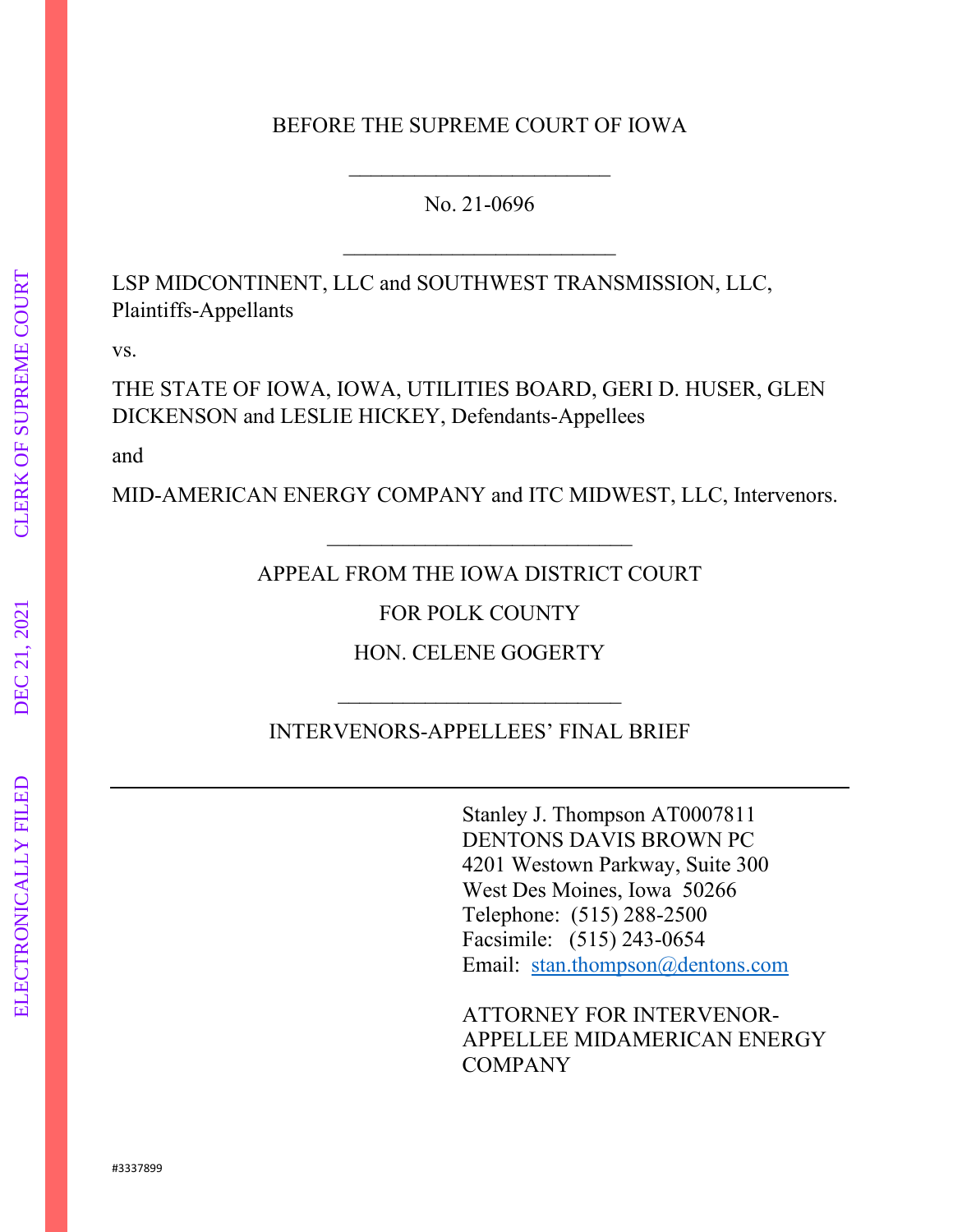# **TABLE OF CONTENTS**

| C. Legislature Provided Public Notice and Opportunity for Comment  19                                                   |
|-------------------------------------------------------------------------------------------------------------------------|
|                                                                                                                         |
|                                                                                                                         |
|                                                                                                                         |
|                                                                                                                         |
| THE DISTRICT COURT CORRECTLY GRANTED THE MOTION TO<br>$\mathbf{I}$ .                                                    |
| THE DISTRICT COURT CORRECTLY DETERMINED LSP FAILED TO<br>II.<br>MAKE THE REQUIRED SHOWING TO MEET THE PUBLIC IMPORTANCE |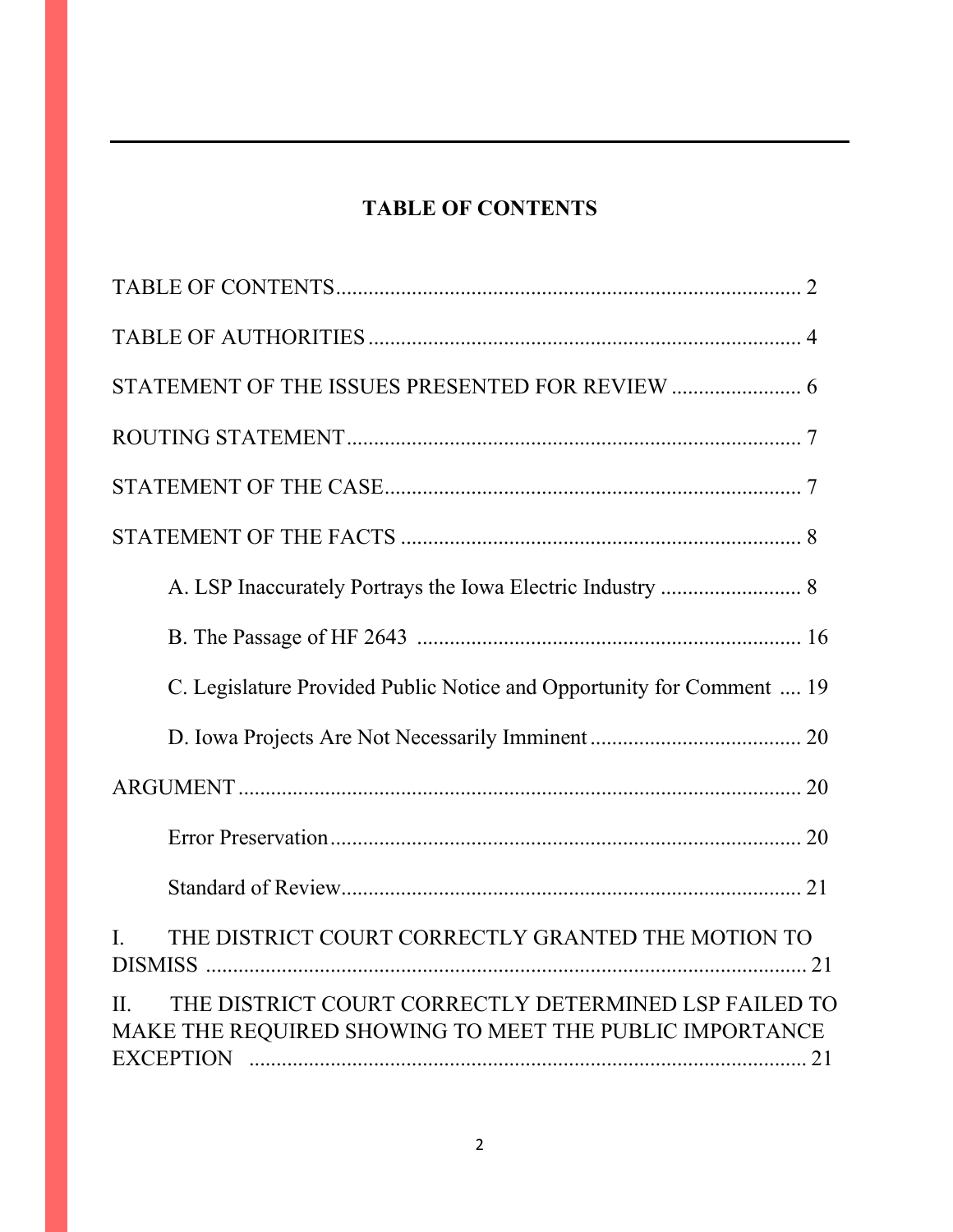| III.                                                                  | THE DISTRICT COURT CORRECTLY DETERMINED THAT |    |                                                          |  |  |
|-----------------------------------------------------------------------|----------------------------------------------|----|----------------------------------------------------------|--|--|
|                                                                       |                                              |    |                                                          |  |  |
|                                                                       |                                              | 1. | H.F. 2643 Meets The Single-Subject Requirement in the    |  |  |
|                                                                       |                                              | 2. |                                                          |  |  |
|                                                                       |                                              | 3. | Iowa Code Section 478.16 Does Not Violate the Privileges |  |  |
| B. The District Court Properly Found That LSP Failed to Show Imminent |                                              |    |                                                          |  |  |
|                                                                       |                                              |    |                                                          |  |  |
|                                                                       |                                              |    |                                                          |  |  |
|                                                                       |                                              |    |                                                          |  |  |
| CERTIFICATE OF FILING AND CERTIFICATE OF SERVICE  28                  |                                              |    |                                                          |  |  |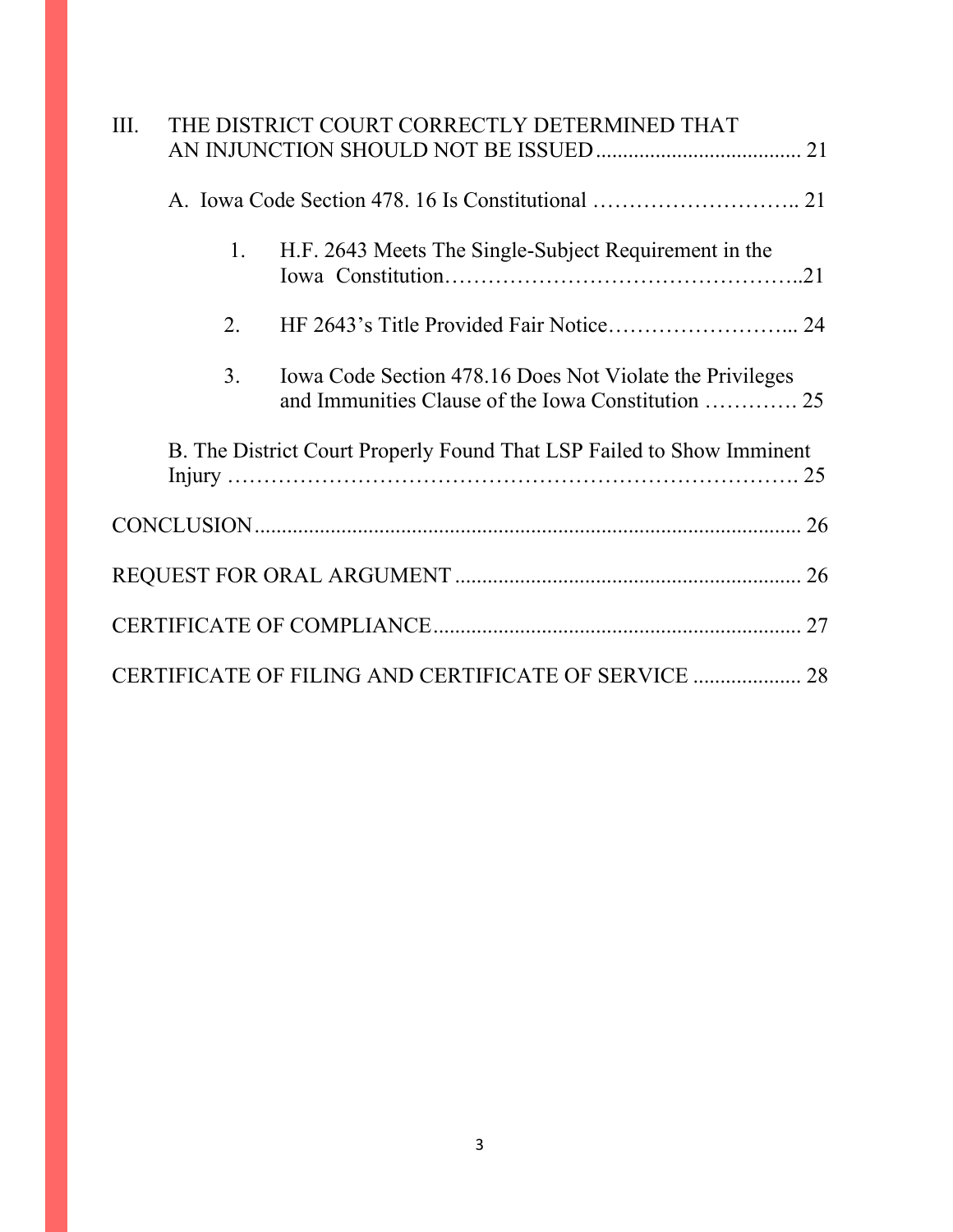# **TABLE OF AUTHORITIES**

# **Case Law:**

| Burlington & Summit Apts. v. Manolato, 233 Iowa 15, 19, 7 N.W. 2d 26, 28        |
|---------------------------------------------------------------------------------|
|                                                                                 |
| Edwards v. Aguillard, 482 U.S. 578, 107 S. Ct. 2573, 96 L.Ed.2d 510 (1987)24    |
| Exxon Corp. v. Governor of Md., 437 U.S. 117, 98 s.Ct.2207, 57 L.Ed.2d 91       |
| Indep. Sch. Dist. of Cedar Rapids v. Iowa Emp. Sec. Comm., 237 Iowa 1301, 1313, |
| Iowa Savings & Loan Ass'n v. Selby, 111 Iowa 402, 82 N.W.2d 968, 969 (1900)     |
| Iowa Citizen/Labor Energy Coalition, Inc. v. Iowa State Commerce                |
| Lee Enterprises v. Iowa State Tax Commission, 162 N.W.2d 730                    |
| Long v. Board of Supervisors, 258 Iowa 1278, 142 N.W.2d 378 (1966)  22          |
| LSP Transmission Holdings, LLC v. Sieben, 954 F.3d 1018 (8th Cir. 2020)         |
|                                                                                 |
| MISO Transmission Owners v. FERC, 819 F. 3d 329 (7th Cir. 2016)  13             |
| <i>Motor Club of Iowa v. Dep't of Trans., 265 N.W.2d 151, 153 (Iowa 1978)25</i> |
| NextEra Energy Resources LLC v. Iowa Utilities Board, 815 N.W.2d 30             |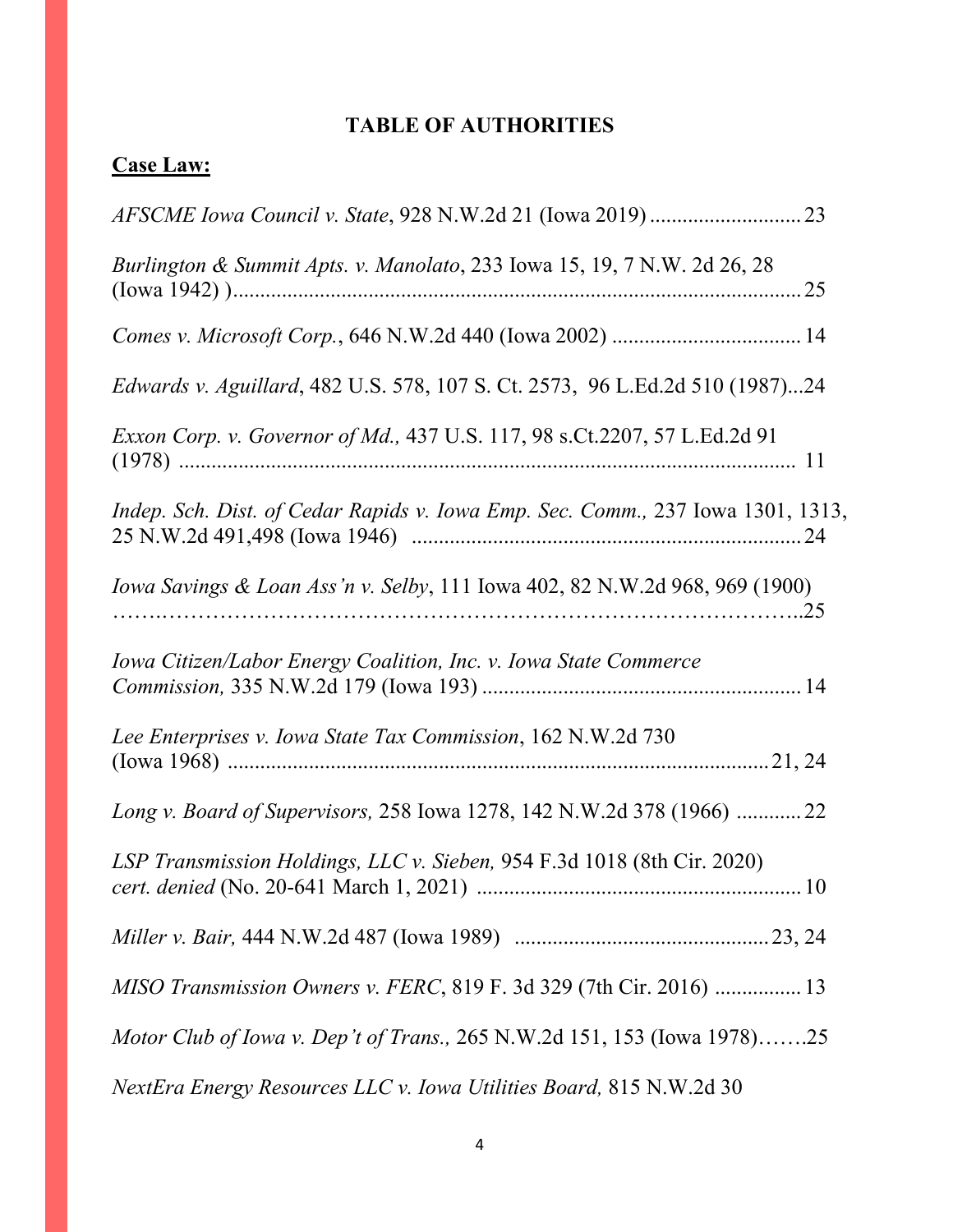| Rush v. Reynolds, 946 N.W.2d 543, 2020 WL 825953 *13 n. 21 (Iowa 2020)25     |
|------------------------------------------------------------------------------|
|                                                                              |
|                                                                              |
| State ex. rel. Weir v. County Judge of Davis County, 2 Iowa 280 (1855)22     |
| SZ Enterprises, LLC v. Iowa Utilities Board, 850 N.W. 2d 441 (Iowa 2014)  14 |
| Transmission Planning & Cost Allocation by Transmission Owning $\&$          |
| Utilicorp United, Inc. v. Iowa Util. Bd., 570 N.W.2d 451, 454 (Iowa 1997)24  |

# **Statute and Rules:**

# **Other Authorities**

| Op. No. 85-5-1, 1985 W.L. 68969 at 1 (Iowa Att'y Gen. May 1, 1985) 24 |  |
|-----------------------------------------------------------------------|--|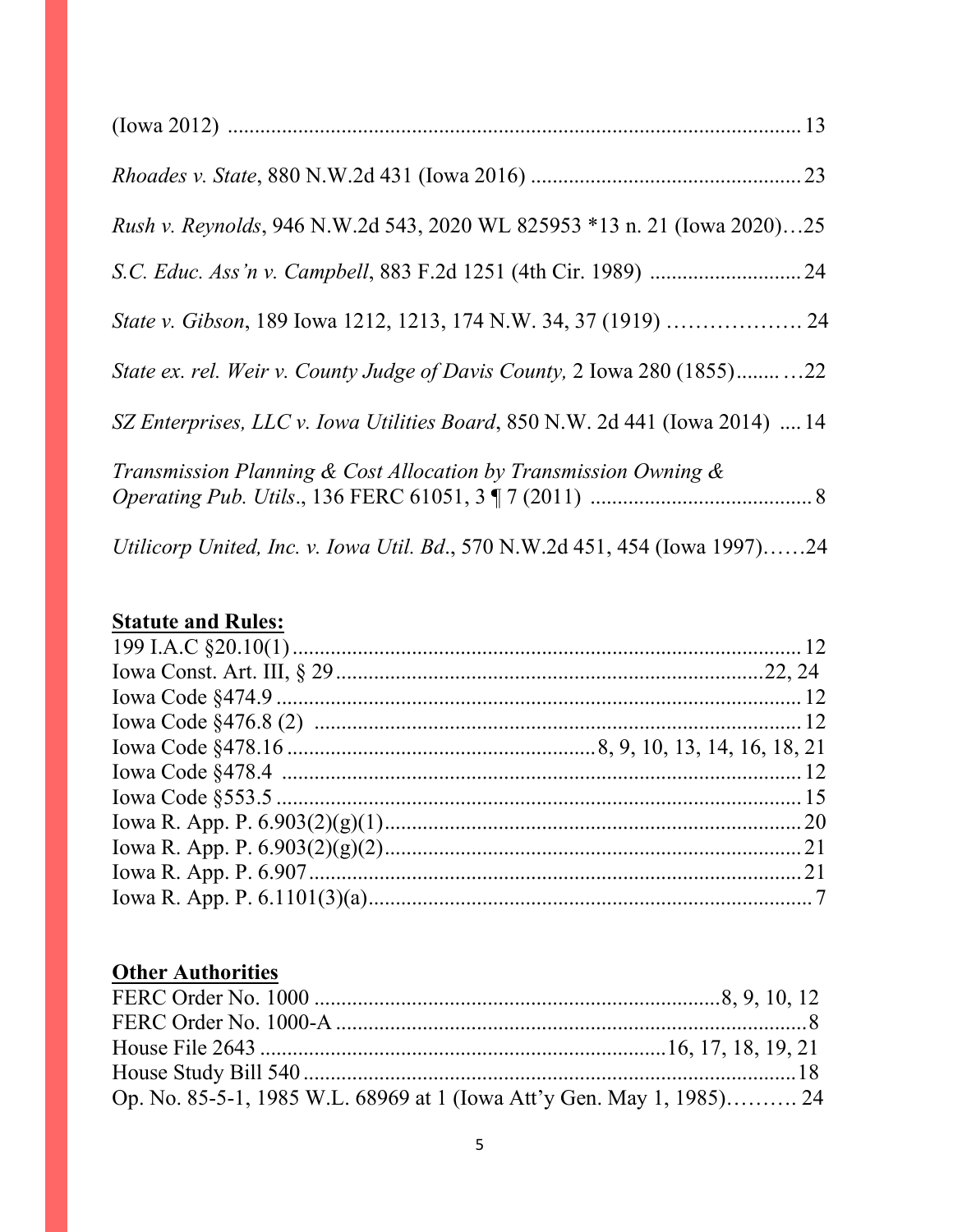## **STATEMENT OF ISSUES PRESENTED FOR REVIEW**

I. THE DISTRICT COURT CORRECTLY GRANTED THE MOTION TO DISMISS

Iowa R. App. P. 6.903(2)(g)(1) Iowa R. App. P. 6.903(2)(g)(2) Iowa R. App. P. 6.907

II. THE DISTRICT COURT CORRECTLY DETERMINED LSP FAILED TO MAKE THE REQUIRED SHOWING TO MEET THE PUBLIC IMPORTANCE **EXCEPTION** 

III. THE DISTRICT COURT CORRECTLY DETERMINED THAT AN INJUNCTION SHOULD NOT BE ISSUED

A. Iowa Code Section 478. 16 Is Constitutional

1. H.F. 2643 Meets The Single-Subject Requirement in the Iowa **Constitution** 

*AFSCME Iowa Council v. State*, 928 N.W.2d 21 (Iowa 2019) *Edwards v. Aguillard*[, 482 U.S. 578, 107 S. Ct. 2573, 96 L.Ed.2d 510 \(1987\)](http://www.westlaw.com/Link/Document/FullText?findType=Y&serNum=1987076775&pubNum=0000708&originatingDoc=Ib853424078c711e998e8870e22e55653&refType=RP&fi=co_pp_sp_708_2605&originationContext=document&vr=3.0&rs=cblt1.0&transitionType=DocumentItem&contextData=(sc.Search)#co_pp_sp_708_2605) *Lee Enterprises*, 162 N.W.2d at 734 (Iowa 1968) *Long v. Board of Supervisors,* [258 Iowa 1278, 142 N.W.2d 378 \(1966\)](http://www.westlaw.com/Link/Document/FullText?findType=Y&serNum=1966110886&pubNum=0000595&originatingDoc=Idc98de52ff7611d98ac8f235252e36df&refType=RP&fi=co_pp_sp_595_381&originationContext=document&vr=3.0&rs=cblt1.0&transitionType=DocumentItem&contextData=(sc.DocLink)#co_pp_sp_595_381) *Miller v. Bair,* 444 N.W.2d 487 (Iowa 1989) *Rhoades v. State*[, 880 N.W.2d 43 \(Iowa 2016\)](http://www.westlaw.com/Link/Document/FullText?findType=Y&serNum=2038680033&pubNum=0000595&originatingDoc=Ib853424078c711e998e8870e22e55653&refType=RP&fi=co_pp_sp_595_447&originationContext=document&vr=3.0&rs=cblt1.0&transitionType=DocumentItem&contextData=(sc.Search)#co_pp_sp_595_447) *S.C. Educ. Ass'n v. Campbell*[, 883 F.2d 1251 \(4th Cir. 1989\)](http://www.westlaw.com/Link/Document/FullText?findType=Y&serNum=1989124976&pubNum=0000350&originatingDoc=Ib853424078c711e998e8870e22e55653&refType=RP&fi=co_pp_sp_350_1261&originationContext=document&vr=3.0&rs=cblt1.0&transitionType=DocumentItem&contextData=(sc.Search)#co_pp_sp_350_1261) *[State ex. rel. Weir v. County Judge of Davis County,](http://www.westlaw.com/Link/Document/FullText?findType=Y&serNum=1855001127&pubNum=0000444&originatingDoc=Idc98de52ff7611d98ac8f235252e36df&refType=RP&fi=co_pp_sp_444_283&originationContext=document&vr=3.0&rs=cblt1.0&transitionType=DocumentItem&contextData=(sc.DocLink)#co_pp_sp_444_283)* 2 Iowa 280 (1855) Senate File 395

2. HF 2643's Title Provided Fair Notice.

*Burlington & Summit Apts. v. Manolato*, 233 Iowa 15, 19, 7 N.W. 2d 26, 28 (Iowa 1942)

*Indep. Sch. Dist. of Cedar Rapids v. Iowa Emp. Sec. Comm., 237 Iowa 1301,* 1313, 25 N.W.2d 491,498 (Iowa 1946)

*Iowa Savings & Loan Ass'n v. Selby*, 111 Iowa 402, 82 N.W.2d 968, 969 (1900)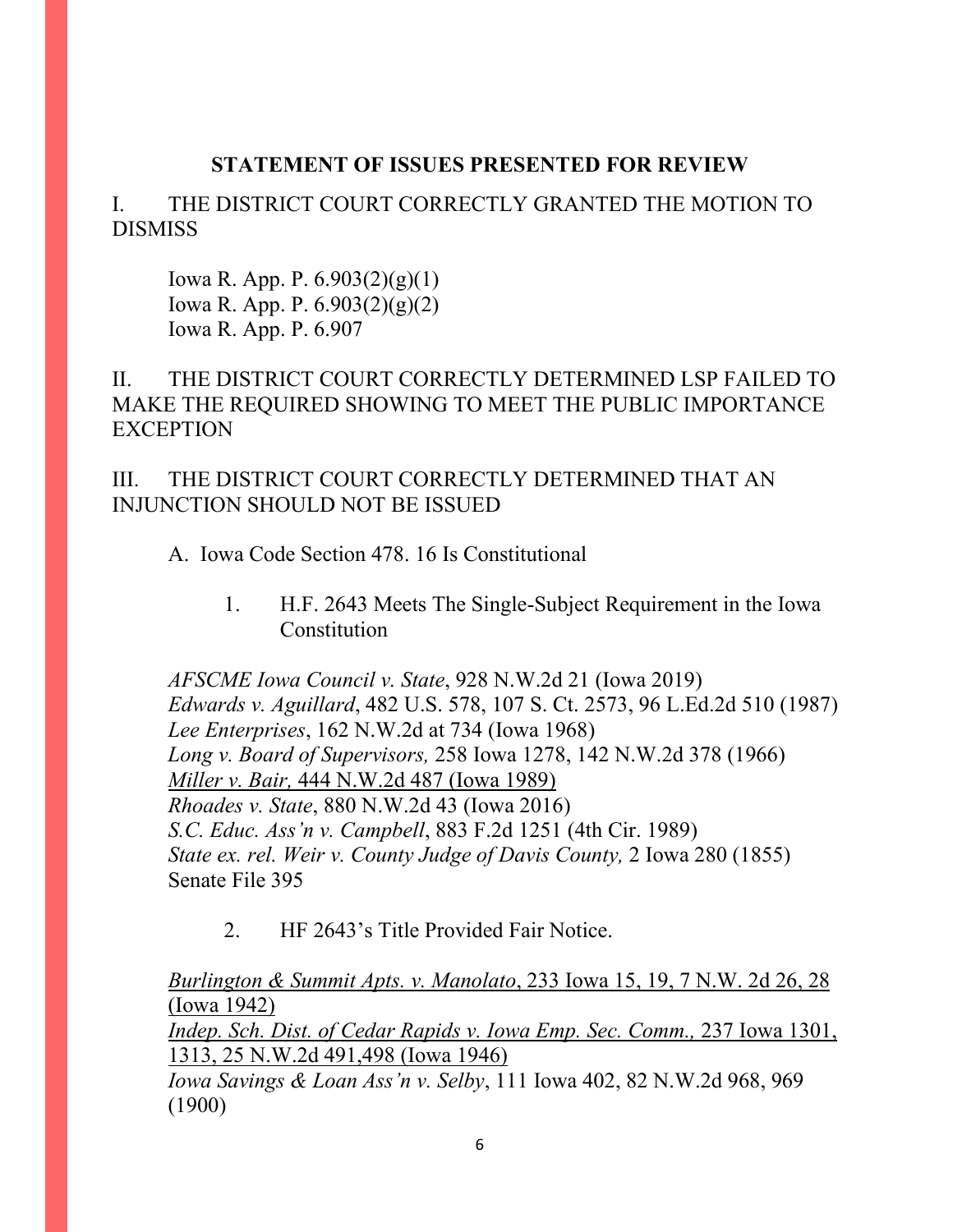*Motor Club of Iowa v. Dep't of Trans.,* 265 N.W.2d 151, 153 (Iowa 1978) *Rush v. Reynolds*, 946 N.W.2d 543, 2020 WL 825953 \*13 n. 21 (Iowa 2020) *State v. Gibson*, 189 Iowa 1212, 1213, 174 N.W. 34, 37 (1919) *Utilicorp United, Inc. v. Iowa Util. Bd*., 570 N.W.2d 451, 454 (Iowa 1997 Article III section 29 Op. No. 85-5-1, 1985 W.L. 68969 at 1 (Iowa Att'y Gen. May 1, 1985)

- 3. Iowa Code Section 478.16 Does Not Violate the Privileges and Immunities Clause of the Iowa Constitution.
- B. The District Court Properly Found That LSP Failed To Show Imminent Injury

### **ROUTING STATEMENT**

This appeal should be routed to the Court of Appeals because it involves issues of existing legal principles. I.R.A.P. 6.1101(3)(a).

#### **STATEMENT OF THE CASE**

LSP Midcontinent, LLC and Southwest Transmission, LLC (collectively "LSP") filed the petition on October 14, 2020 and sought, among other things, a temporary injunction to enjoin the effectiveness of Iowa Code §478.16.

On November 17, 2020, MidAmerican Energy Company ("MidAmerican") filed an application to intervene. After hearing on the resisted applications for intervention, the court granted MidAmerican's application on January 11, 2021.

After hearing the motion to dismiss filed by the Iowa Utilities Board ("IUB") and other defendants and the motion for temporary injunctive relief, the court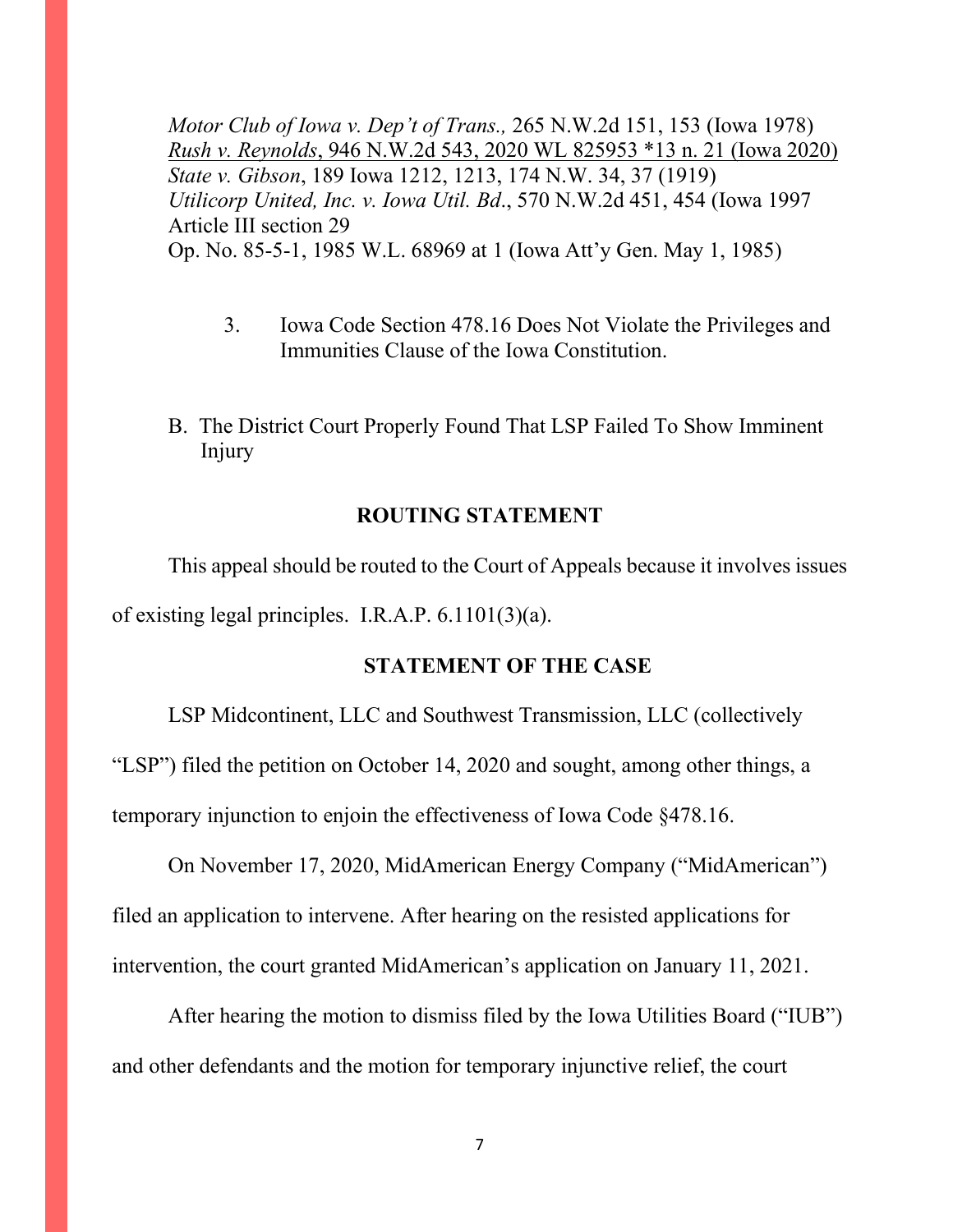granted the motion to dismiss on March 25, 2021. Plaintiffs' resisted requests for reconsideration were denied on April 23, 2021. The notice of appeal was filed on May 5, 2021.

#### **STATEMENT OF FACTS**

### **A. LSP Inaccurately Portrays the Iowa Electric Industry**

LSP claims the enactment of Iowa Code §478.16 is a "drastic change" in bidding for transmission line projects in Iowa. That characterization is simply not accurate.

Incumbent electric transmission owners had a long-standing federal right of first refusal ("ROFR") for construction of new transmission lines. See *Transmission Planning & Cost Allocation by Transmission Owning & Operating Pub. Utils*., 136 FERC 61051, 3  $\sqrt{7}$  (2011)). However, the "drastic" change, if any, occurred when Federal Energy Regulatory Commission ("FERC") issued Order No. 1000 which took away the federal ROFR for a subset of regional transmission projects. Despite such change, Order No. 1000 nonetheless allowed states to continue the status quo of using a ROFR for transmission line projects within their boundaries.

In fact, FERC carefully and continually referred to "federal" ROFR which purposefully left wide open the possibility of state ROFRs. Multiple footnotes in Orders No. [1](#page-7-0)000 and 1000-A demonstrate this fact.<sup>1</sup>

<span id="page-7-0"></span><sup>&</sup>lt;sup>1</sup> In particular, footnotes in Order No. 1000 provide: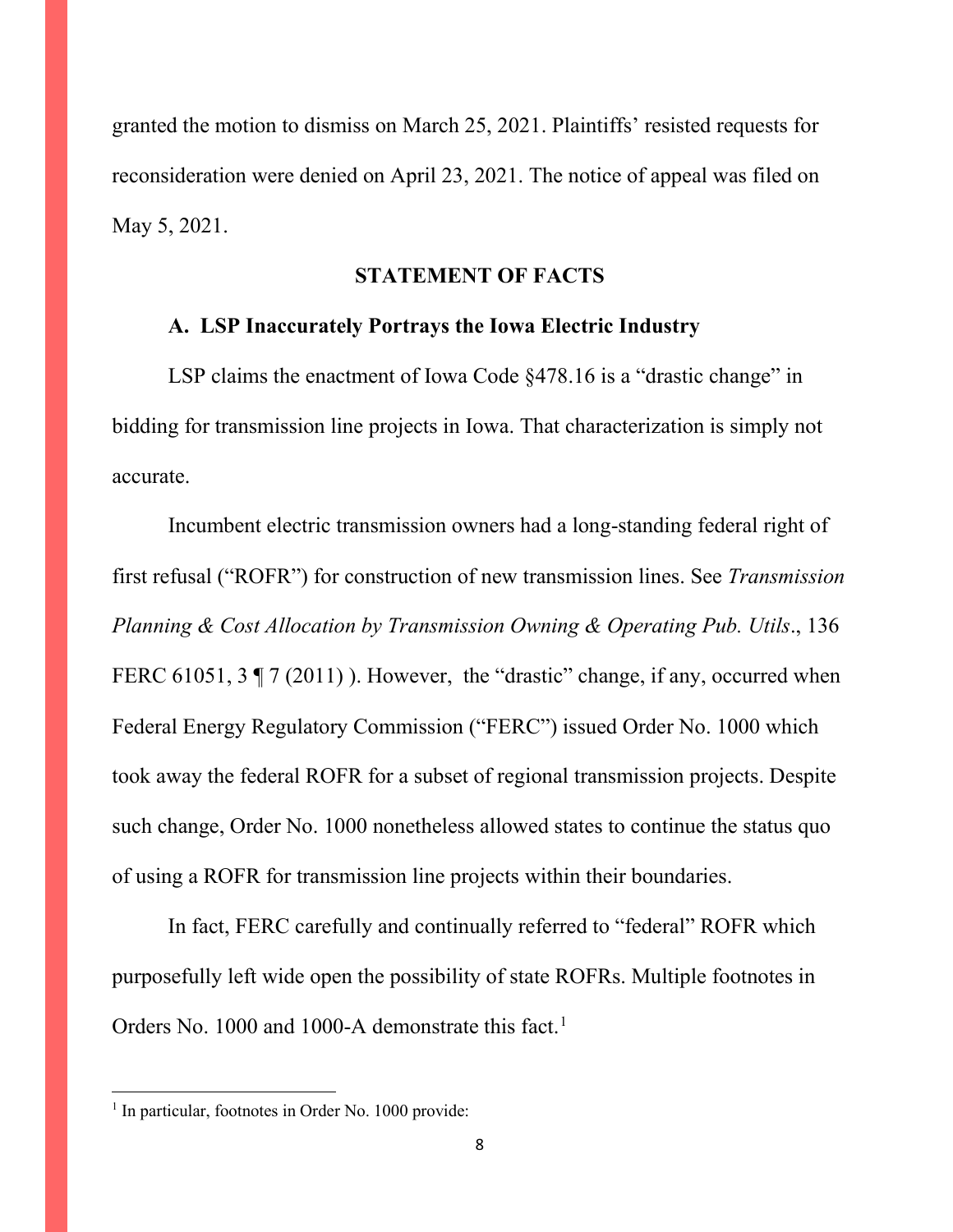LSP has challenged the constitutionality of Iowa Code §478.16 which, in effect, grants an incumbent electric transmission owner a ROFR to construct, own, and maintain its own electric transmission lines. LSP and others overlook the historical role states play in siting, permitting and construction of transmission lines within a state which is at the heart of Iowa Code §478.16.

MidAmerican is a heavily regulated utility who provides an essential service to Iowa customers. The IUB regulates every aspect of MidAmerican's business, including how responsive it is to end-user reliability issues. Additionally, that regulatory scheme specifically includes rates which must be reasonable and cost based. A non-incumbent, like LSP, is not subject to the same regulatory compact to provide services. The need to provide Iowa electric consumers with a reliable,

<sup>227. [</sup>N]othing in this Final Rule is intended to limit, preempt, or otherwise affect state or local laws or regulations with respect to construction of transmission facilities, including but not limited to authority over siting or permitting of transmission facilities.

<sup>253. [</sup>T]he Commission purposely refers to "federal rights of first refusal" in this Final Rule because the Commission's action on this issue in this Final Rule addresses only rights of first refusal that are created by provisions in Commission-jurisdictional tariffs or agreements. Nothing in this Final Rule is intended to limit, preempt, or otherwise affect state or local laws or regulations with respect to construction of transmission facilities, including but not limited to authority over siting or permitting of transmission facilities.

<sup>287.</sup> The Commission acknowledges that there may be restrictions on the construction of transmission facilities by nonincumbent transmission providers under rules or regulations enforced by other jurisdictions.

Order No. 1000-A states:

<sup>187. [</sup>W]e recognize, as we did in Order No. 1000, that the states have a significant jurisdictional role in the siting, permitting, and construction of transmission facilities . . .

<sup>188.</sup> We recognize that such decisions are normally made at the state level.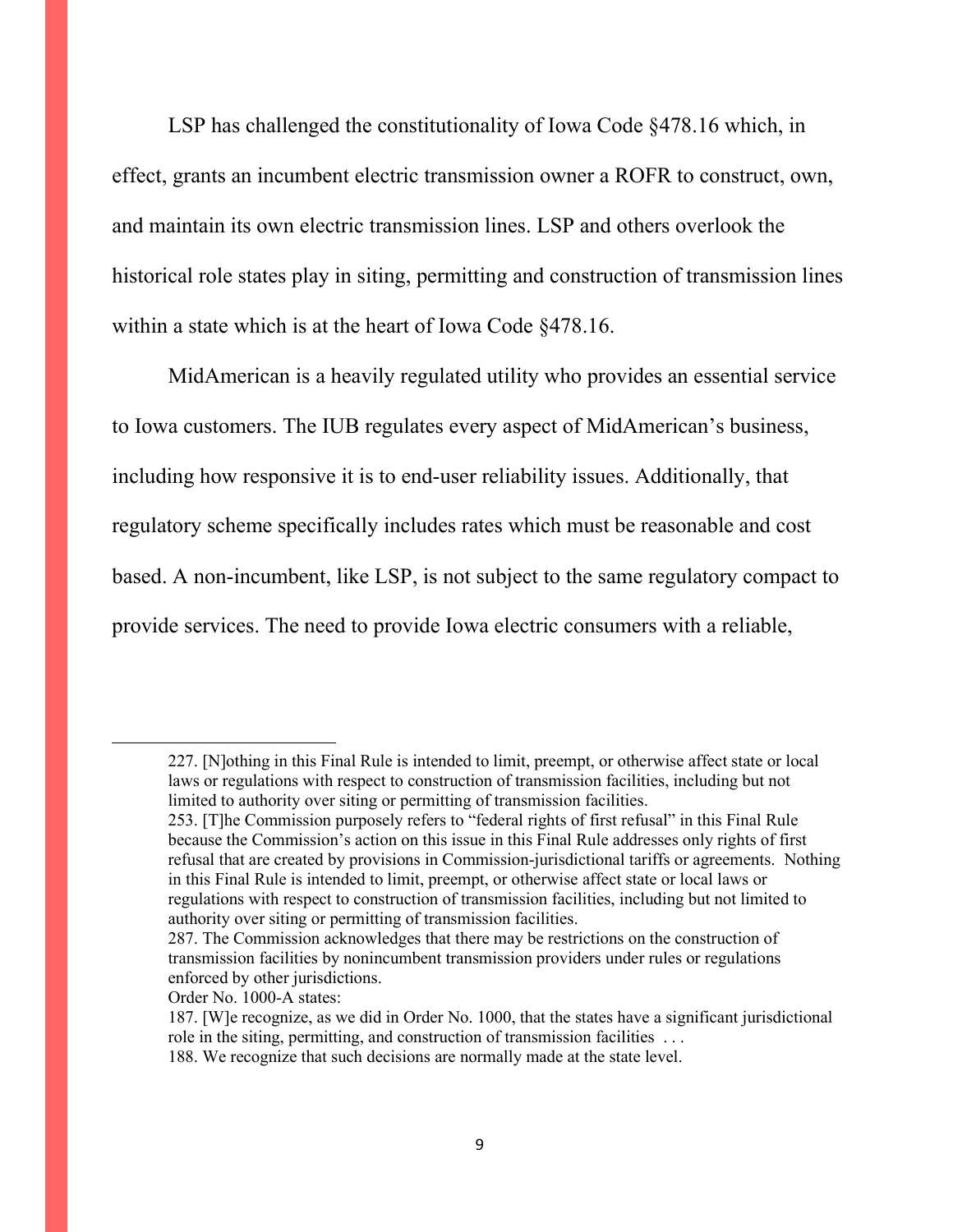quality service outweighs speculative claims of price savings from an out-of-state company who does not have to be responsive to local issues and concerns.

The Iowa Legislature determined that a ROFR to construct a company's own transmission lines made sense. In doing so, Iowa joined other midwestern states (Minnesota, North Dakota, South Dakota, Nebraska and Oklahoma) who previously enacted identical statutes.

Prior to Iowa's enactment of Iowa Code §478.16, Minnesota enacted an identical statutory provision with a ROFR in favor of Minnesota incumbent electric transmission owners. Not surprisingly, LSP challenged the constitutionality of that statute on Commerce Clause grounds. LSP lost at the federal district court, lost at the 8th Circuit and even sought a writ of certiorari, which the U.S. Supreme Court denied earlier this year. See *LSP Transmission Holdings, LLC v. Sieben,* 954 F.3d 1018 (8th Cir. 2020) *cert. denied* (No. 20-641 March 1, 2021).

The *LSP* court recognized that even though Order 1000 changed electric transmission planning and cost allocation requirements for public utility transmission providers, states maintained the right to regulate electric transmission lines consistent with longstanding state regulatory authority over certain matters that are relevant to transmission planning and expansion, such as siting, permitting, and construction, and nothing in Order 1000 involved an exercise of siting,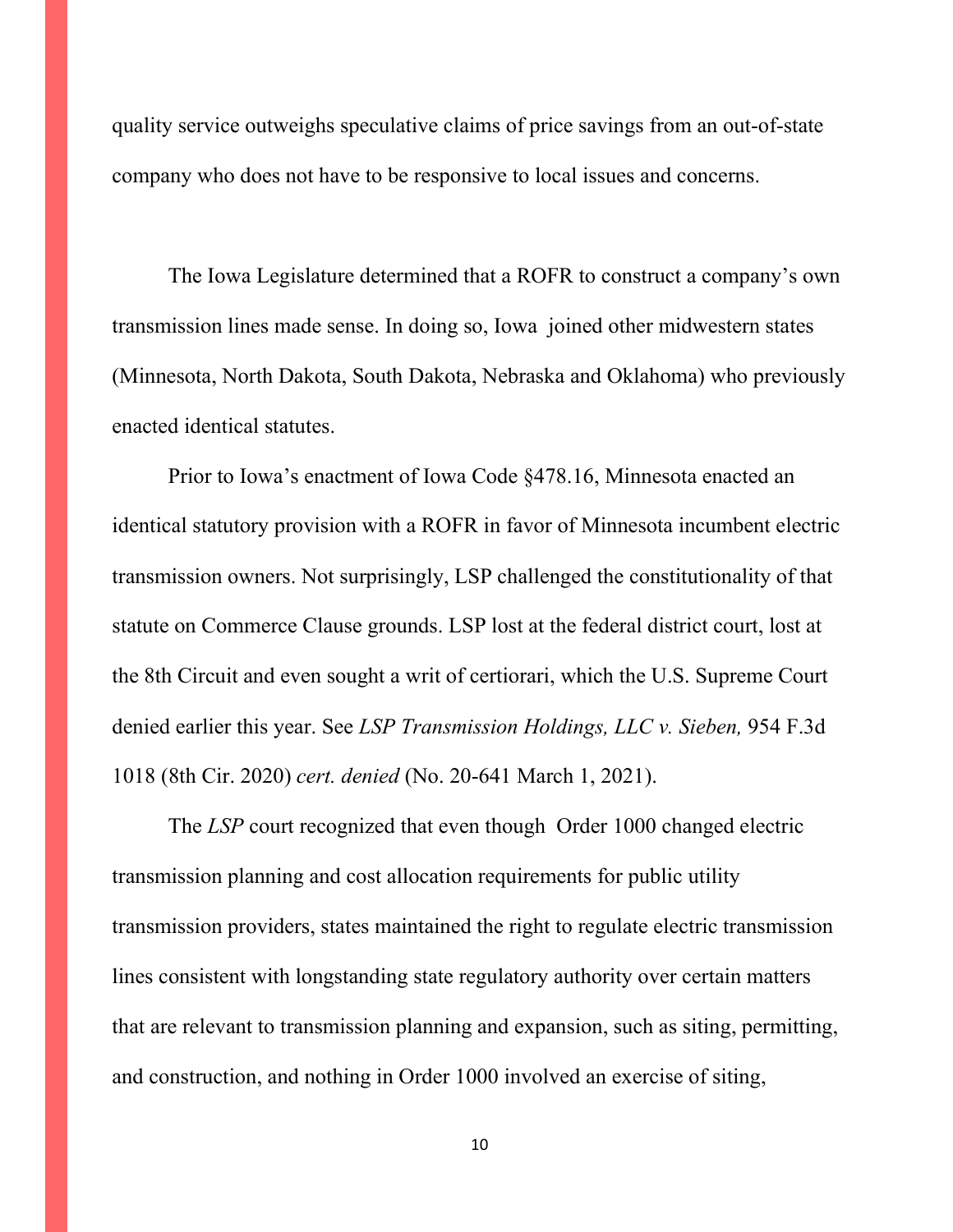permitting, and construction authority. *Id.* at 1023-24, 1028 (internal citations omitted).

The building of transmission lines inheres in the processes of siting, permitting, and constructing, which are integral to transmission planning and expansion. *Id.* at 1028-29 ("As the Supreme Court aptly stated, "We cannot ... accept appellants' underlying notion that the Commerce Clause protects the particular structure or methods of operation in a ... market." *[Exxon Corp. v.](http://www.westlaw.com/Link/Document/FullText?findType=Y&serNum=1978114261&pubNum=0000780&originatingDoc=I75143ee06ef711ea99df8ae889484d86&refType=RP&fi=co_pp_sp_780_127&originationContext=document&vr=3.0&rs=cblt1.0&transitionType=DocumentItem&contextData=(sc.Search)#co_pp_sp_780_127)  Governor of Md.*[, 437 U.S. 117, 127, 98 S.Ct. 2207, 57 L.Ed.2d 91 \(1978\)\)](http://www.westlaw.com/Link/Document/FullText?findType=Y&serNum=1978114261&pubNum=0000780&originatingDoc=I75143ee06ef711ea99df8ae889484d86&refType=RP&fi=co_pp_sp_780_127&originationContext=document&vr=3.0&rs=cblt1.0&transitionType=DocumentItem&contextData=(sc.Search)#co_pp_sp_780_127). FERC left such control to the states and continues to recognize the important role states play in regulating the siting, permitting, and constructing of transmission lines as transmission needs are planned and expanded. *Id.* at 1029-1030.

In 2020, Iowa followed the trend set by other midwestern states by enacting an identical ROFR statute.

Enactment of a ROFR statute "preserve[s] the historically-proven status quo for the construction and maintenance of electric transmission lines." *Id*. That goal was within the purview of a state's legitimate interest in regulating the intrastate transmission of electric energy. *Id*. Put differently, "unlike the regulation of natural gas, a field in which FERC has jurisdiction both over pricing and over the siting of interstate lines, the states retain authority over the location and construction of electrical transmission lines." *Id*.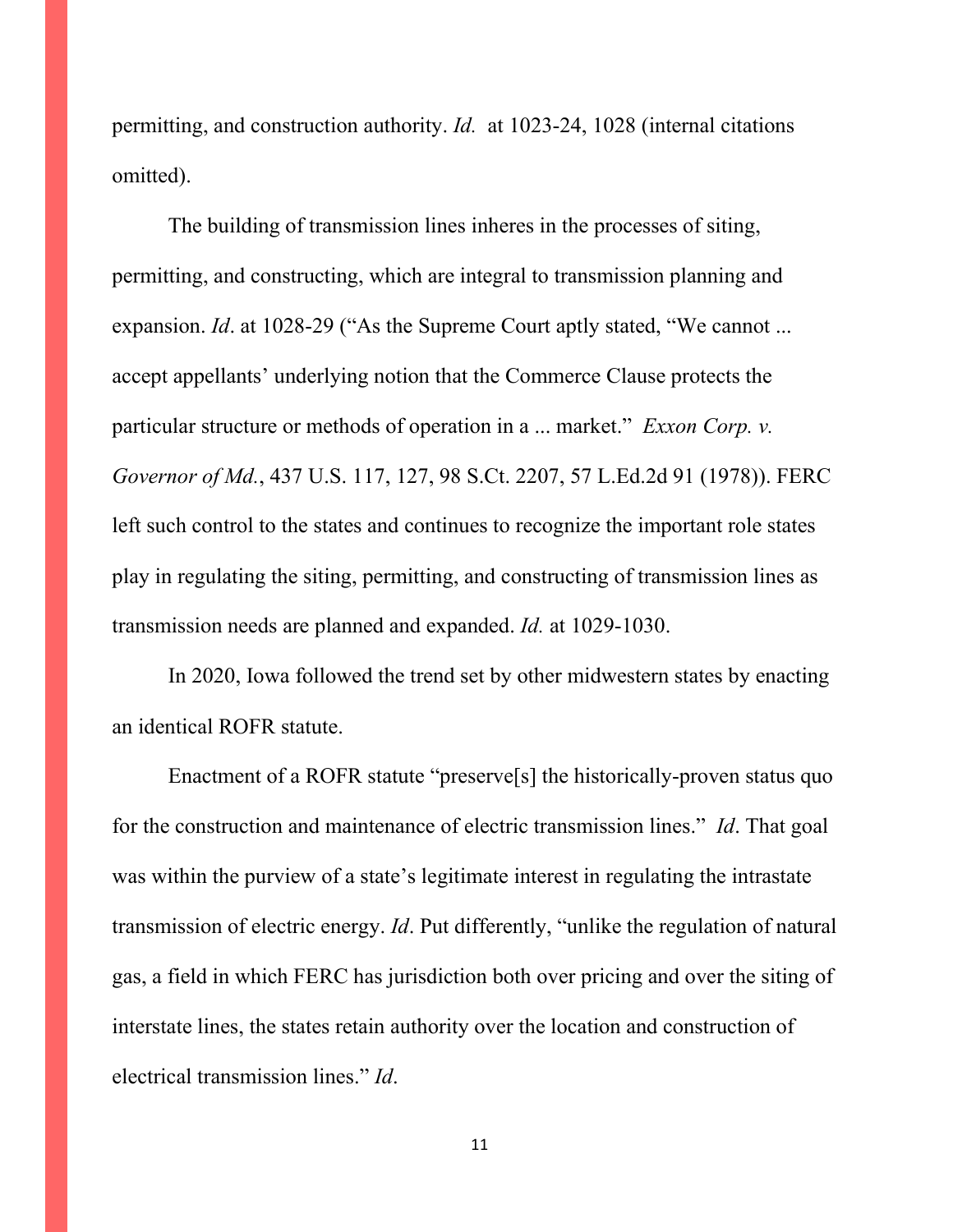The 8th Circuit's recent *LSP* decision addressed other important issues:

- Because many of the entities that own existing transmission facilities in Minnesota were regulated public utilities, who served captive markets and have monopolies with respect to the sale of electricity to consumers and because LSP, was an unregulated transmission company, they were *not* similarly situated to the existing transmission line owners with a ROFR and, accordingly the Minnesota ROFR law did not discriminate against LSP.
- It was a reasonable purpose in regulating electricity to provide consumers with adequate and reliable services at reasonable rates.
- State police power includes regulating utilities and such state regulation **i**nherently involved siting, permitting, and constructing transmission lines.
- Incumbents are not obligated to exercise their ROFRs, and some incumbents may not be obligated by their states' public utilities or service commissions to build federally-approved transmission lines. Moreover, FERC's Order 1000 did not eliminate the federal ROFR for incumbents not selected in regional transmission plans for purposes of cost allocation.

*Id.* 

LSP further suggests that a ROFR will result in price gouging of electric consumers. Not true. A key difference exists between LSP and MidAmerican. MidAmerican's rates are regulated and set by the IUB. See Iowa Code §§474.9, 476.8 (2); 199 I.A.C §20.10(1) (App. 967 ¶2). LSP 's rates are not regulated by the IUB. Moreover, the costs for construction of transmission lines by MidAmerican are regulated and reviewed by the IUB. See Iowa Code §478.4.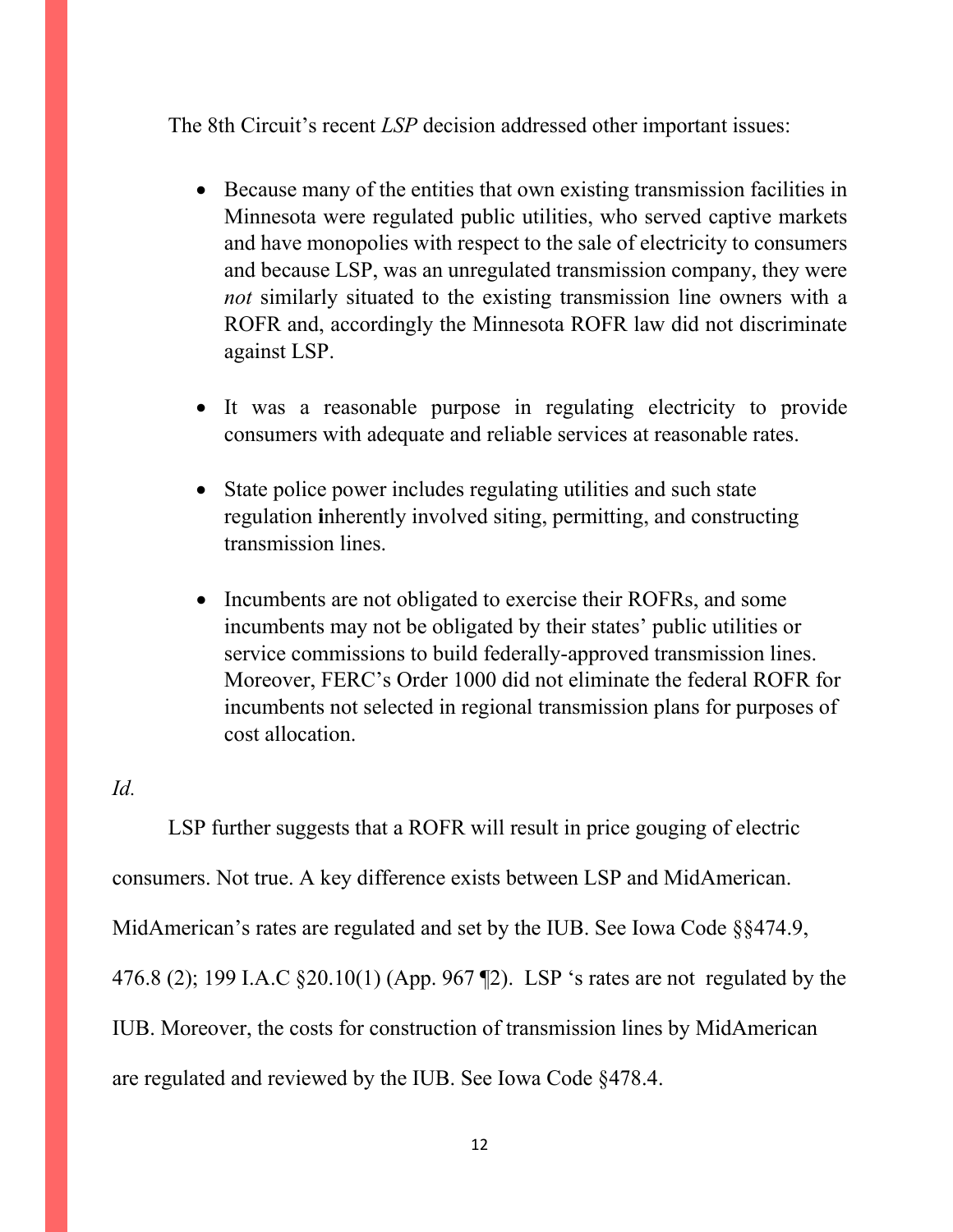The difference between an Iowa regulated utility like MidAmerican and an out-of-state company like LSP, that is *not* subject to IUB rate and service regulations, has been noted by the Iowa Supreme Court when addressing equal protection challenges. See *NextEra Energy Resources LLC v. Iowa Utilities Board,*  815 N.W.2d 30, 46-47 (Iowa 2012).

In addition to these differences, several other reasons demonstrate that "price gouging" cannot occur under the ROFR provided in Iowa Code §478.16.

First, MidAmerican's retail rates must be "just and reasonable and the return on equity recovered in retail rates is also set by the IUB. (App. 967-968).

Second, transmission costs are subject to a prudency review by the IUB, return on equity is subject to FERC approval, and MidAmerican selects its suppliers, vendors and contractors for such projects through competitive bidding processes. These are the same mechanisms used effectively by the IUB and MidAmerican to ensure reliable and affordable service for retail customers. (App. 967-968).

Valid policy concerns also support a ROFR for an incumbent electric transmission owner. A non-incumbent electric transmission owner, like LSP, has no incentive to be responsive to a complaint by an Iowa retail electric customer. See *MISO Transmission Owners v. FERC*, 819 F. 3d 329, 335 (7th Cir. 2016) (ROFR can provide a quick resolution of reliability problems). A non-incumbent is only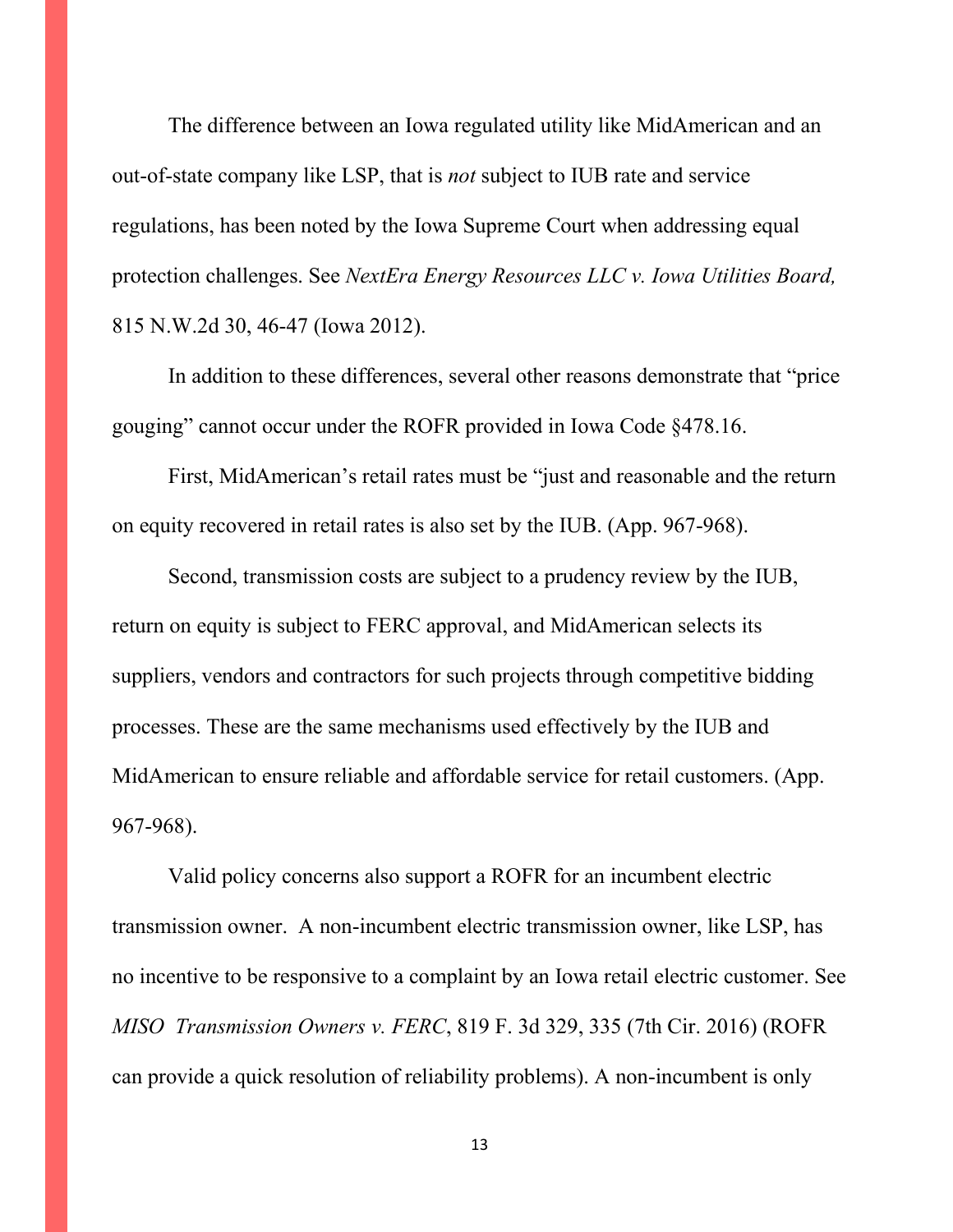responsive to the FERC, which has sole jurisdiction over transmission rates. Even local electric distribution utilities have limited ability to force a non-incumbent to be responsive to local retail customer concerns. (App. 967-968).

In contrast, MidAmerican is vertically integrated, meaning that MidAmerican owns and operates generation, transmission and distribution assets for the benefit of retail customers, subject to the IUB's jurisdiction. MidAmerican must, therefore, be responsive to Iowa retail electric customers, who also have an interest in affordable transmission rates. (App. 967-968).

Iowa courts have recognized the importance of having a reliable, essential service provided by a utility with an exclusive franchise because safeguards are implemented through heavy regulation, including rates. See *Iowa Citizen/Labor Energy Coalition, Inc. v. Iowa State Commerce Commission,* 335 N.W.2d 179, 182 (Iowa 193) (recognized that utilities are generally extensively regulated, had monopoly status and provide an essential service); *SZ Enterprises, LLC v. Iowa Utilities Board*, 850 N.W. 2d 441, 462 (Iowa 2014) (IUB advocated that regulated monopolies need to have the ability to recover their reasonable costs in order to provide service to the public).

Concerns over market power are not well-taken given the Legislature's prerogative in enacting Iowa Code §478.16. See *[Comes v. Microsoft Corp.](https://protect-eu.mimecast.com/s/TNMqCqYRgt88MVPPcZdAGP)*, 646 [N.W.2d 440](https://protect-eu.mimecast.com/s/TNMqCqYRgt88MVPPcZdAGP) (Iowa 2002) (Supreme Court's goal in interpreting the Iowa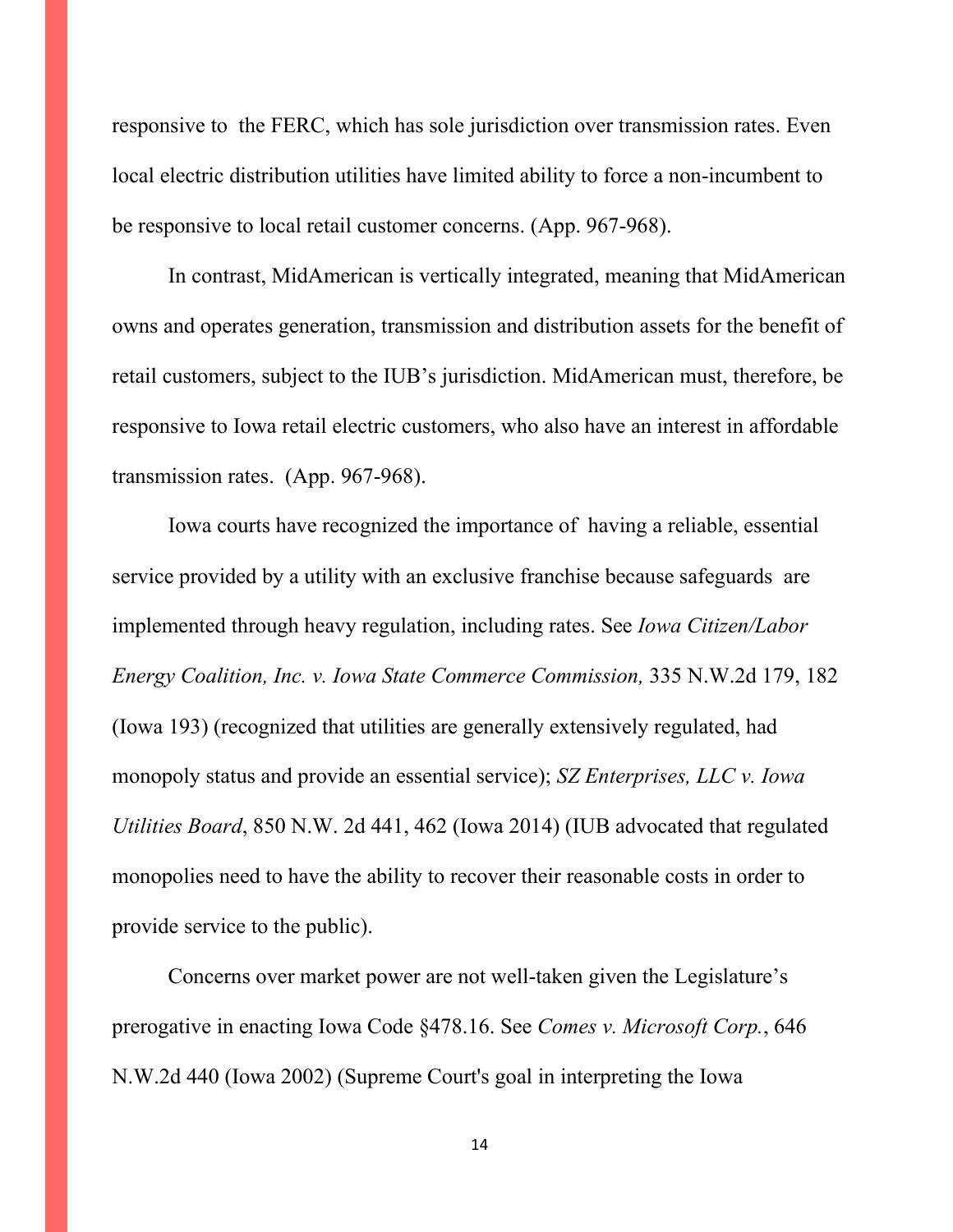Competition Law, including Iowa Code §553.5 addressing monopolies, is to give effect to purpose and intent of the Legislature).

LSP comments on "on-going maintenance" which is part of the Midcontinent Independent system Operator, Inc's ("MISO") requirements. (LSP Br. p. 87 fn 10). Those requirements appear to be designed to assure the entity that owns and is responsible for maintaining the line will still be operating when a line needs to be replaced. Concern exists within the industry that non-incumbent transmission developers may set up special purpose entities that are not adequately structured or capitalized, or otherwise lack the assets it may take to operate, maintain, repair and timely replace the line (if, for example, a natural disaster were to happen). Conversely, Incumbent Electric Transmission Owners have the financial and operational wherewithal to quickly react to disasters. The derecho storm that damaged many parts of Iowa in August of 2020 exemplified the need that arises for quick action when certain natural disasters occur. Replacing multiple miles of line on the ground requires spare inventories of structures, conductor and other materials as well as on-site engineering teams to figure out what happened and quickly design the replacement. This must take place in hours or days, not in the months and years that non-incumbents typically perform in.

The MISO Selected Developer Agreement requires the developer to "construct, implement, own, operate, maintain, repair, and *restore* all Competitive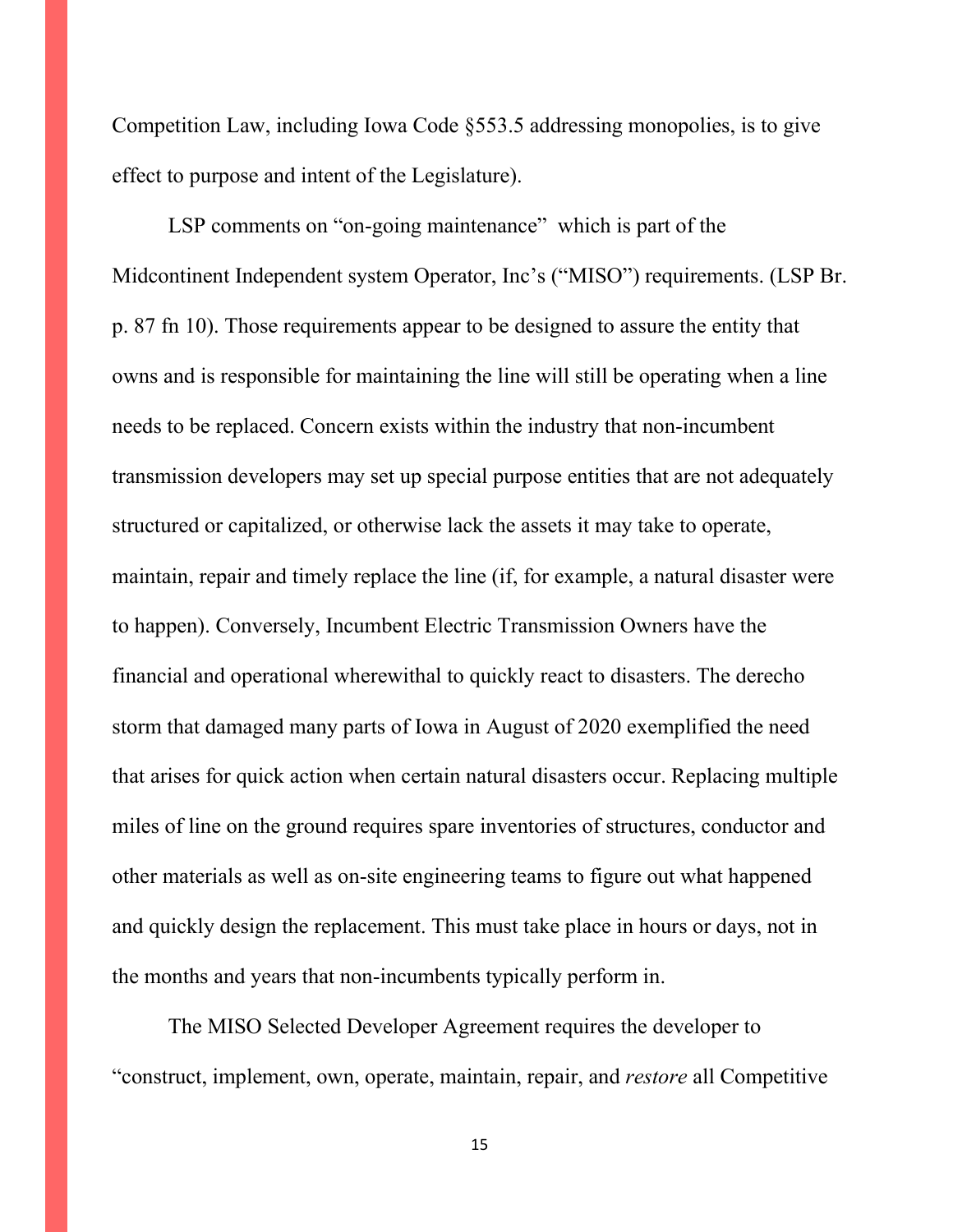Transmission Facilities associated with the Project pursuant to the [MISO Open Access Transmission, Energy and Operating Reserve Markets Tariff ] ("Tariff") and this Agreement." (App. 1088-1090). However, once a developer *completes construction* of a transmission line, the Selected Developer Agreement *terminates* and the developer is no longer under an obligation to restore the Competitive Transmission Facilities following a catastrophic event. (App. 1096). The clear implication is that if a non-incumbent builds a transmission line in Iowa under the Iowa statute, they no longer have the obligation under the MISO tariff to demonstrate ongoing abilities to perform, including ongoing ability to restore.

In contrast, as a rate regulated utility, MidAmerican has an inherent obligation outside of the MISO paradigm to reliably serve customers which requires MidAmerican to remain capable and proficient in maintaining and restoring damaged transmission lines service; there is no such assurance with a nonincumbent developer that is not similarly motivated or required to serve ultimate customers.

For these reasons, the economic arguments made by LSP and in the amicus brief by the Coalition of MISO Transmission Customers (which in large part were rejected by the 8th Circuit last year in *LSP*) miss the mark.

#### **B. The Passage of HF 2643**

The 88th General Assembly of the Iowa Legislature was scheduled to convene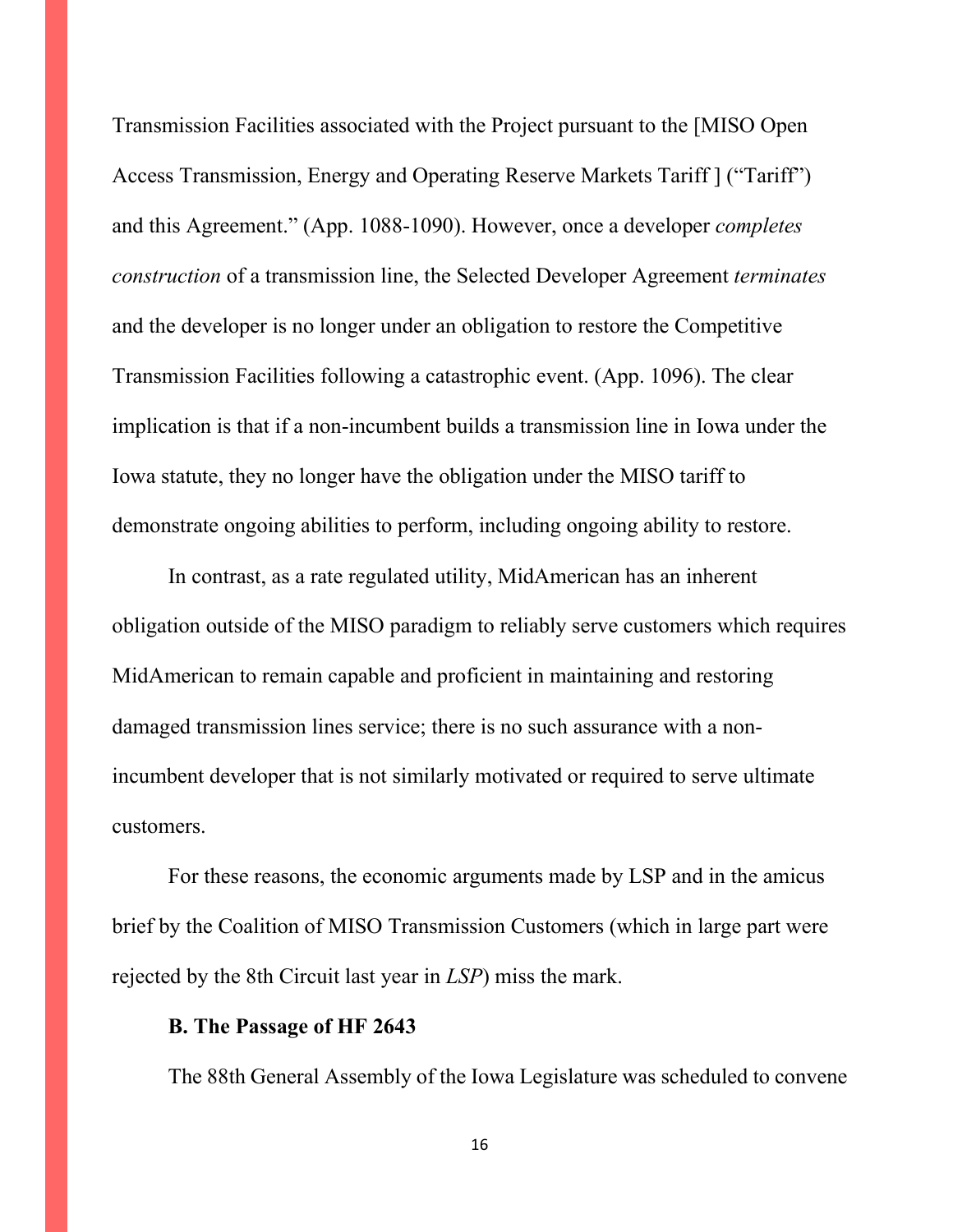on January 13, 2020 and adjourn on April 21, 2020. (App. 863). The Session was abruptly suspended on March 15, 2020 due to the effects of COVID-19. (App. 864- 865). The Legislature reconvened on June 3, 2020 and stayed in session for 11 days. (App. 864, 946).

The actions by the Legislature in enacting Iowa Code §478.16 were not done in the "dark of night" as suggested by LSP. In fact, LSP's representation of the legislative history is riddled with inaccuracies and omissions.

For example, LSP inappropriately parses the comments of Senator Breitbach. Those comments, when taken in context and in their entirety, were not misleading and addressed each portion of the bill. (App.68-69). Contrary to any assertion by LSP, Senator Breitbach accurately indicated during legislative debate that the House in a prior session had committee hearings on a bill which at that time included a ROFR provision. (App. 72-74).

LSP fails to mention that when a senator requested additional time to review the legislation during floor debate, that request was granted. (App. 940). No "dark of night" tactics there.

LSP also overlooks that the *full* Senate Appropriations Committee considered *and* reported on HF 2643 on June 13, 2020. (App. 901,946-947). The bill then passed the Senate on a vote of 30-17. (App. 901, 941-942).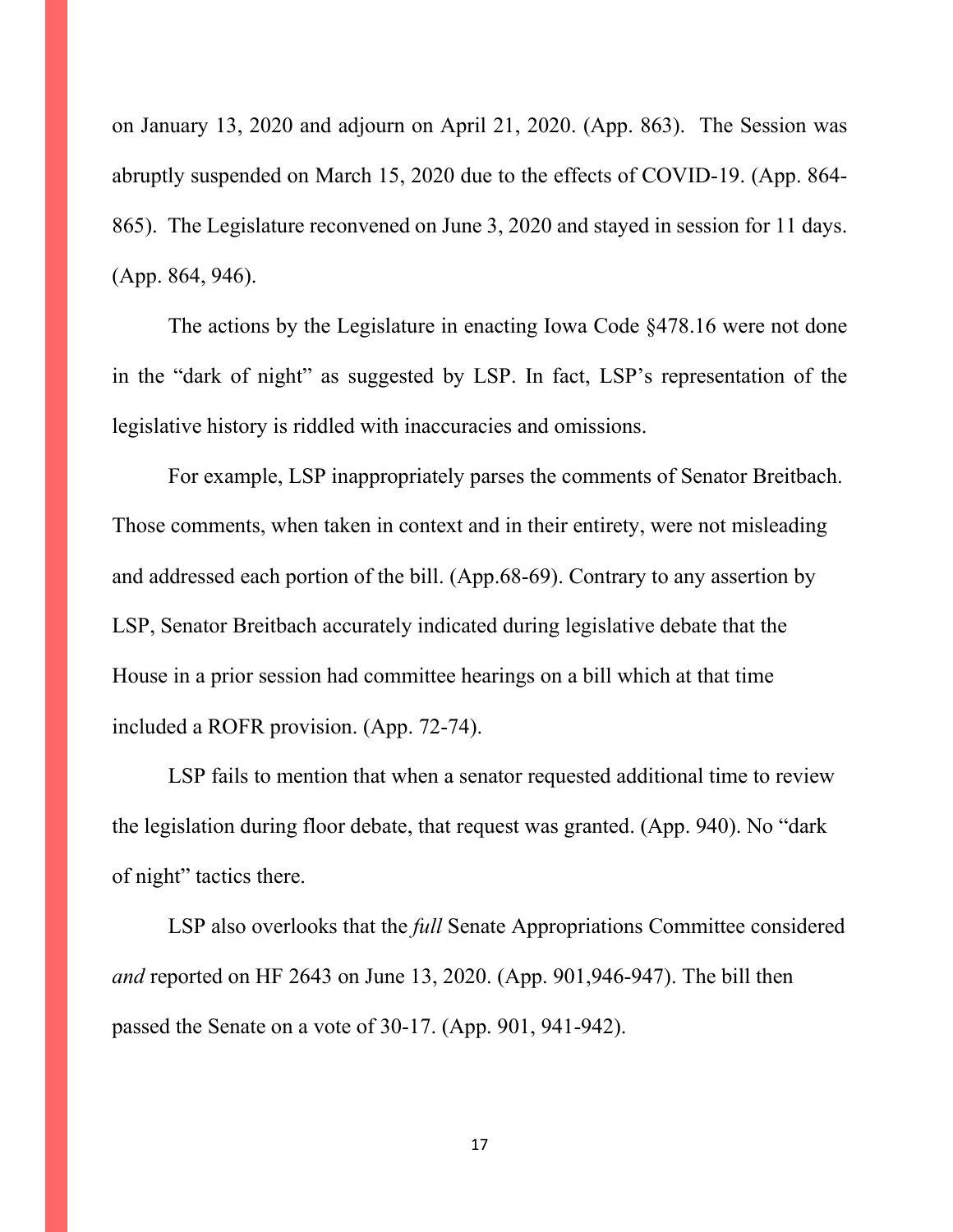It is noteworthy that when given the opportunity to speak against the ROFR on the merits or procedurally on whether the title contained a single-subject, a representative who has now sided with LSP (Rep. Zumbach) remained silent (as did Senators Bisignano and Bolton who provided affidavits to LSP). In fact, when a vote was taken in the House on whether the title should be amended, Rep. Zumbach voted *not* to change the title. (App. 955-956). The bill passed the House by a tenvote margin: 51-41. (App. 956-957).

The passage of House File 2643 by the 88th General Assembly involved nothing uncommon or improper. (App. 998-999). In fact, a former Chief Clerk of the Iowa House has stated:

Frequently one of the final bills of each legislative session dealt with the management of state government and that often included both taxation and spending as well as economic regulatory matters. Because according to joint rules of the legislature only certain bills are eligible for consideration late in a session, such taxation and spending bills frequently contain regulatory provisions as well.<sup>[2](#page-17-0)</sup>

(App. 998-999).

Mr. Smithson disagreed with any characterization that House File 2643 was passed by the Iowa Legislature contrary to past procedures. (App. 998-999).

<span id="page-17-0"></span><sup>&</sup>lt;sup>2</sup> W. Charles Smithson, a licensed Iowa attorney, is the Secretary of the Senate and held that position since the 85th General Assembly convened in 2017. Prior to serving as Secretary of the Senate, Mr. Smithson served as Chief Clerk of the House from 2011-2012. The responsibilities of the office of Secretary of the Senate include: maintaining the Senate calendar, legislative processing/indexing and the Senate Journal. The duties of the Chief Clerk of the House are similar.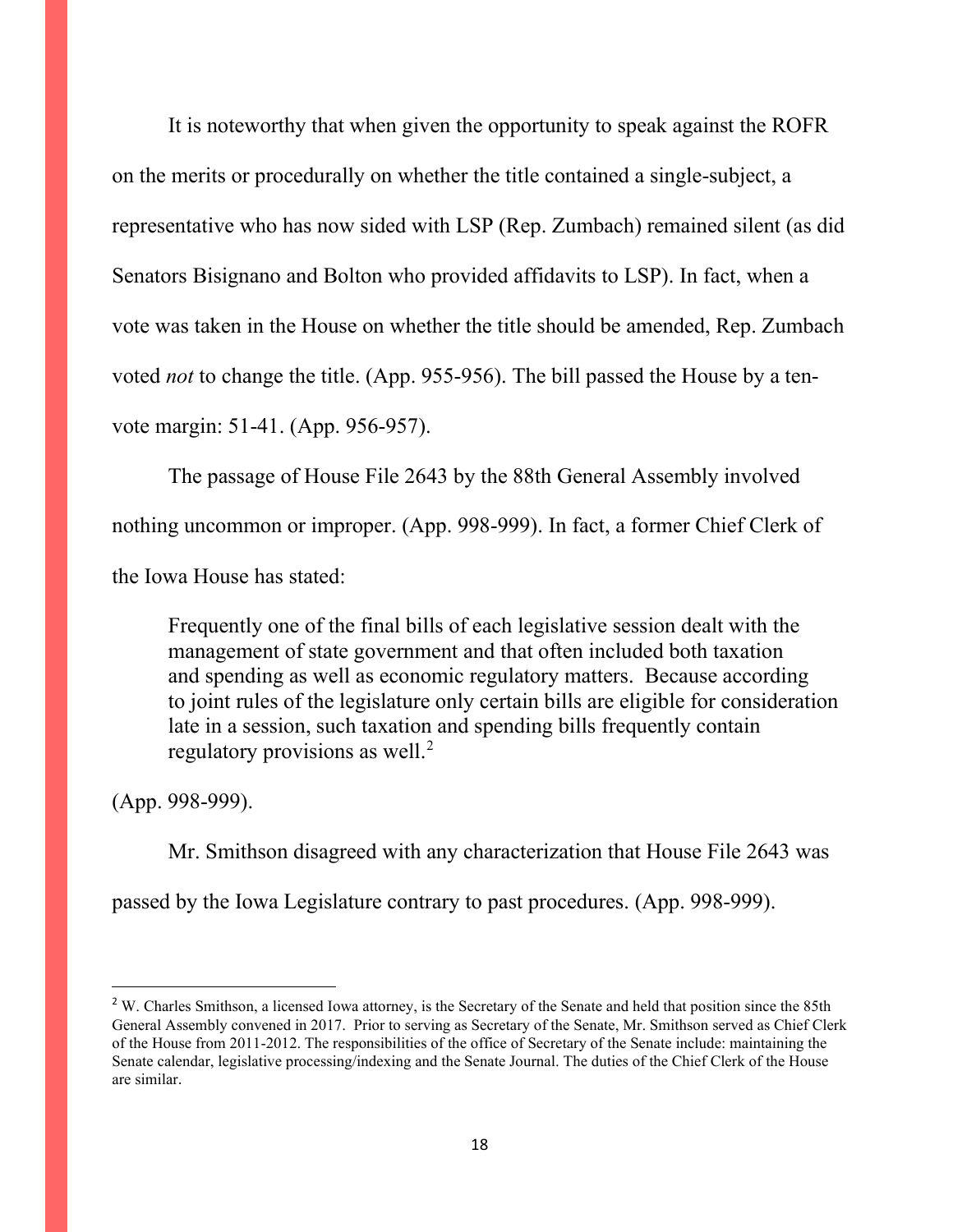# **C. The Legislature Provided Public Notice and Opportunity for Comment**

House Study Bill 540, which contained provisions that became Iowa Code §478.16, was introduced on January 23, 2020. That very day, four MidAmerican lobbyists (David Adelman, Sara Allen, Frank Chiodo and Matt Hinch) declared as being "for" the bill. (App. 232).

Four days later, LSP's three lobbyists (Jim Carney, Doug Struyk and Jennifer Dorman) registered against that bill. (App. 231). The Lobbyist Declaration record reflects 69 lobbyist entries were made on HSB 540, including those for it, against it and undecided. (App. 230-233).

Further, LSP's three lobbyists (Jim Carney, Doug Struyk and Jennifer Dorman) registered opposition to H.F. 2643 at 7:49 am on June 14, 2020. (App. 236). The Lobbyist Declaration record reflects 50 lobbyist entries were made on H.F. 2643, including those for it, against it and undecided. (App. 234-37).

LSP alleges that had there been more time for legislators to consider this bill and for public input "this measure is unlikely to have passed." (LSP Br. p. 69). That comment is nothing more than pure speculation as part of a desperate attempt to have this court overrule Judge Gogerty's well-reasoned decision.

The bill passed by wide margins in the Senate (30-17) and the House (51-41). (App. 941-942, 956-957). These votes generally were made along party-lines.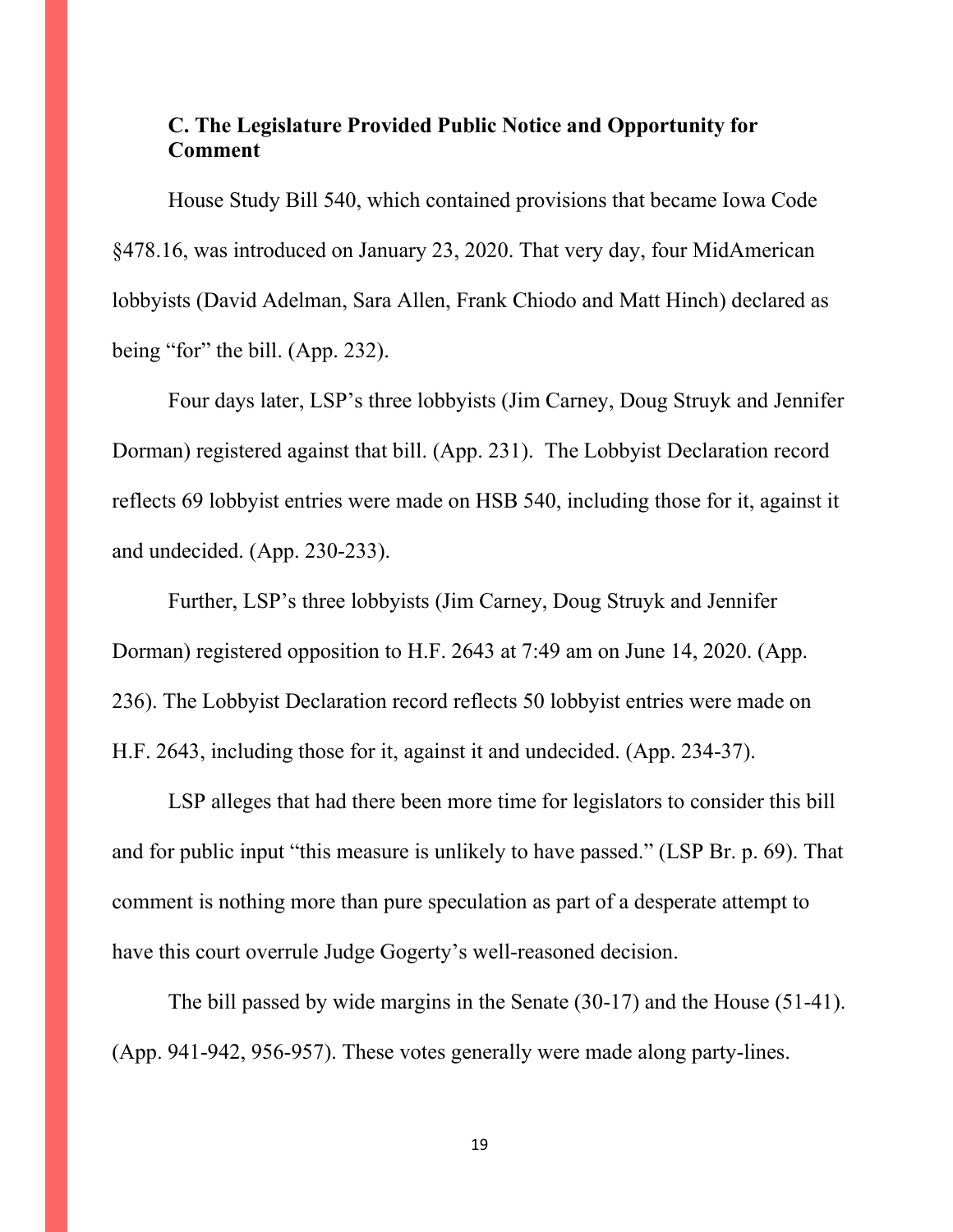LSP's lobbyists, a virtual army of advocates, knew of the ROFR provision and registered against it before passage by both chambers.

LSP ignores the reality of a COVID-shortened legislative session in 2020 which significantly limited the number of days the Legislature met.

#### **D. IOWA PROJECTS ARE NOT NECESSARILY IMMINENT**

LSP now cites the Court to a MISO committee report on long range planning that mentions March 2022 potential projects. Assuming the Court takes judicial notice of the MISO committee report, LSP places too much emphasis on the MISO's future plans. While the MISO committee indicated that it expected to recommend a set of transmission projects to its Board of Directors in March 2022, the slide deck actually stated: "Potential solutions *may be* recommended as part of MTEP21 Appendix A *as early as* March 2022". (emphasis added). It is fair to say that MISO has not committed to a date certain when it will recommend the projects.

Further, MISO's process is a *planning* process, not a *programming* process – MISO neither implements nor compels the implementation of recommended transmission projects. Project implementation is left to developers and owners to undertake and complete, subject to the state requirements discussed herein.

#### **ARGUMENT**

**Error Preservation**. MidAmerican does not claim that LSP failed to preserve error as required by Iowa Rule of Appellate Procedure  $6.903(2)(g)(1)$ .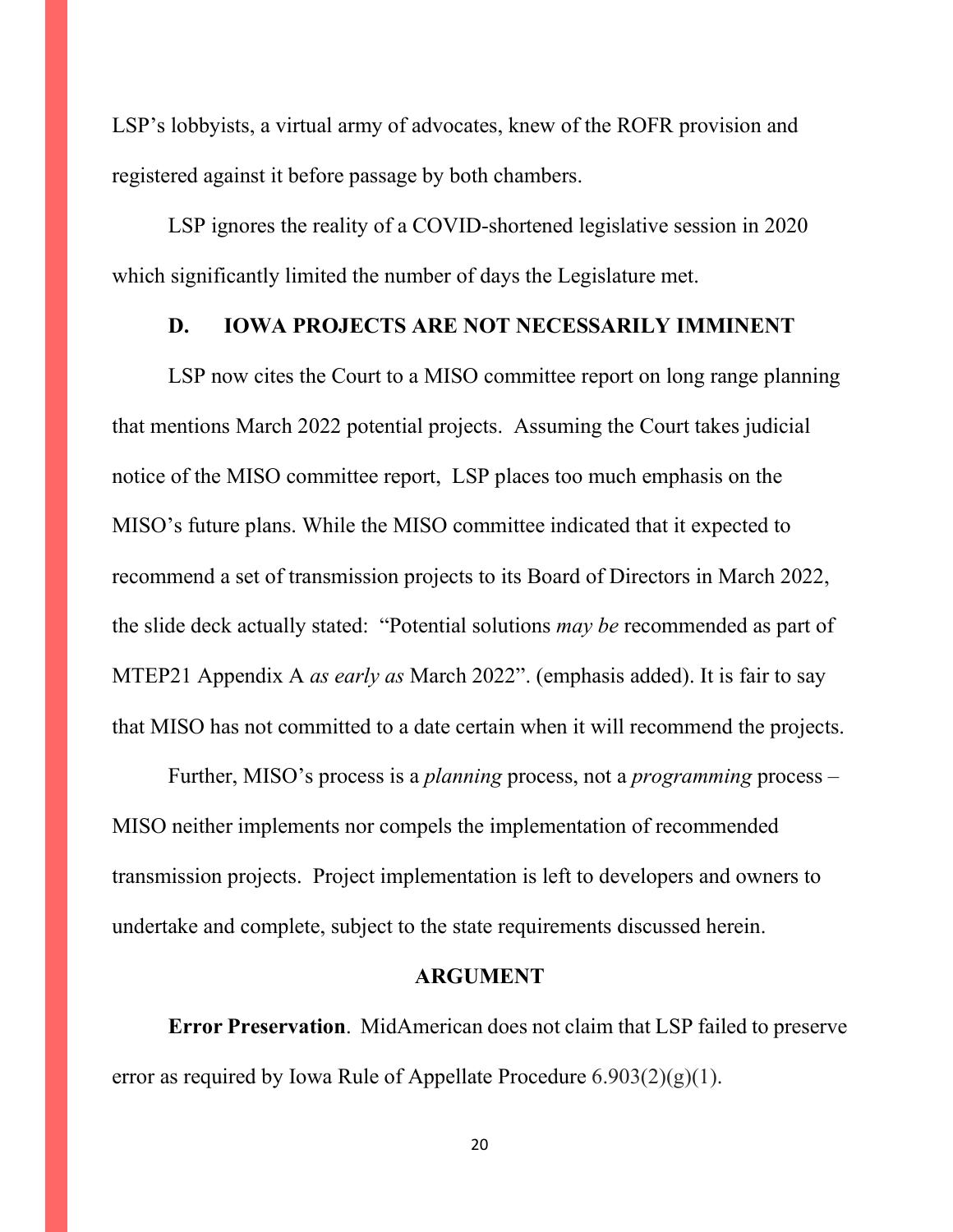**Standard Of Review.** This matter involves questions of constitutionality of

an Iowa statute; consequently, review is for correction of errors of law. See [Iowa](https://web2.westlaw.com/find/default.wl?mt=Iowa&db=1000256&rs=WLW15.04&docname=IAR6.907&rp=%2ffind%2fdefault.wl&findtype=L&ordoc=2032969954&tc=-1&vr=2.0&fn=_top&sv=Split&tf=-1&pbc=4FED869A&utid=1) 

R.App. P.  $6.903(2)(g)(2)$ ; 6.907.

# **I. THE DISTRICT COURT CORRECTLY GRANTED THE MOTION TO DISMISS**

MidAmerican adopts the argument made by the IUB on this brief point.

# **II. THE DISTRICT COURT CORRECTLY DETERMINED LSP FAILED TO MAKE THE REQUIRED SHOWING TO MEET THE PUBLIC IMPORTANCE EXCEPTION**

MidAmerican adopts the argument made by the IUB on this brief point.

# **III**. **THE DISTRICT COURT CORRECTLY DETERMINED THAT AN INJUNCTION SHOULD NOT BE ISSUED**

The district court correctly determined that an injunction should not have

been issued because LSP failed to make the required showing to be granted such

extraordinary relief.

### **A. Iowa Code Section 478. 16 Is Constitutional**

House File 2643 met the requirements in the Iowa Constitution regarding

single-subject and title. Nor was the privileges and immunities clause of the Iowa

Constitution violated by enactment of Iowa Code §478.16.

# **1. H.F. 2643 Meets The Single-Subject Requirement in the Iowa Constitution**

It is well-established that the Iowa Constitution's single subject requirement is liberally construed. See *Lee Enterprises*, 162 N.W.2d at 734 (Iowa 1968). A liberal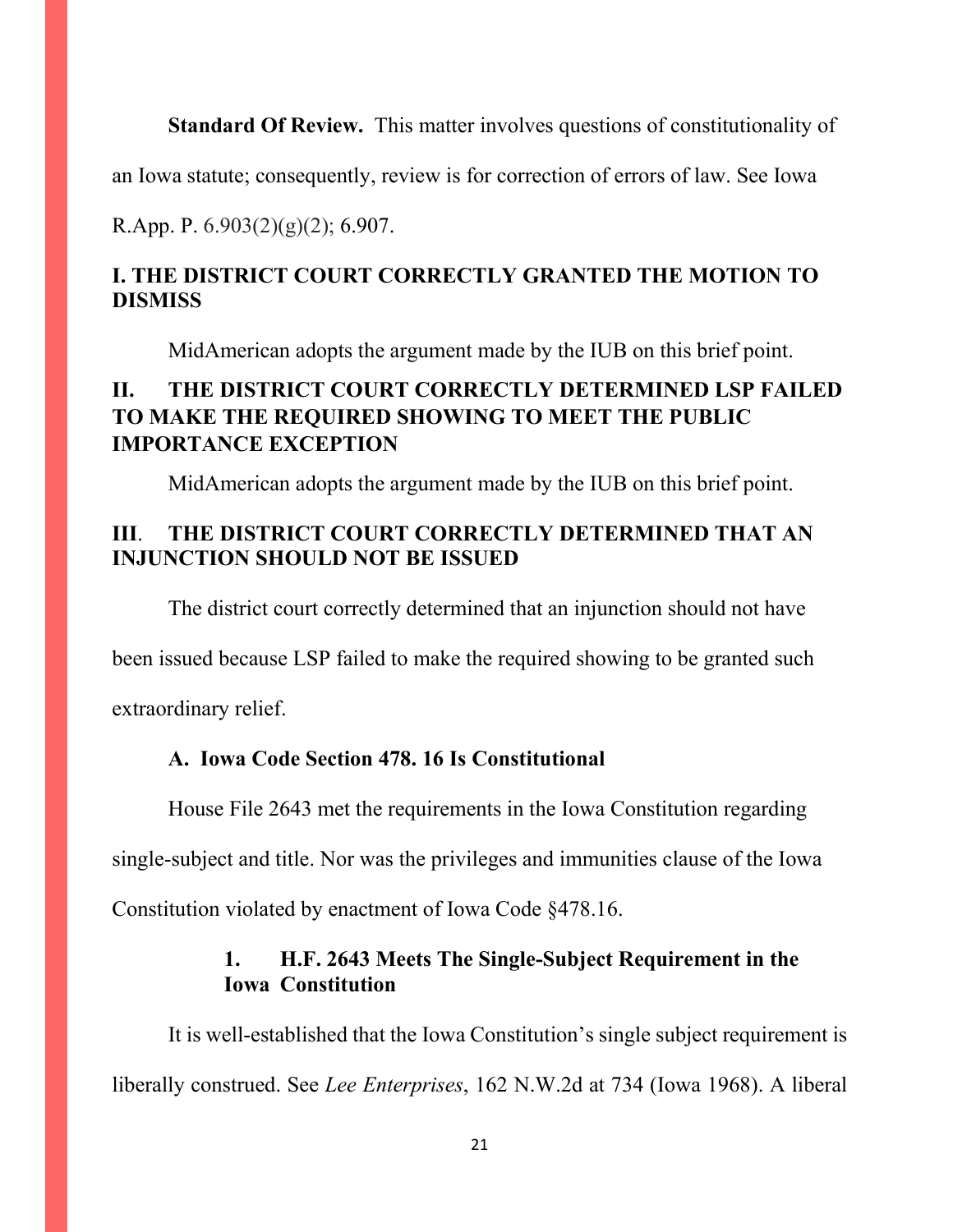construction enables one act to embrace all matters reasonably connected with the subject expressed in the title and which are not utterly incongruous*. Id.*

A single-subject violation requires that the challenged legislation embrace "two or more dissimilar and discordant subjects that by no fair intendment can be considered as having any legitimate connection with or relation to each other." *Id. (*citing *Long v. Board of Supervisors,* [258 Iowa 1278, 1283, 142 N.W.2d 378, 381](http://www.westlaw.com/Link/Document/FullText?findType=Y&serNum=1966110886&pubNum=0000595&originatingDoc=Idc98de52ff7611d98ac8f235252e36df&refType=RP&fi=co_pp_sp_595_381&originationContext=document&vr=3.0&rs=cblt1.0&transitionType=DocumentItem&contextData=(sc.DocLink)#co_pp_sp_595_381)  [\(1966\)\)](http://www.westlaw.com/Link/Document/FullText?findType=Y&serNum=1966110886&pubNum=0000595&originatingDoc=Idc98de52ff7611d98ac8f235252e36df&refType=RP&fi=co_pp_sp_595_381&originationContext=document&vr=3.0&rs=cblt1.0&transitionType=DocumentItem&contextData=(sc.DocLink)#co_pp_sp_595_381). This does not mean that any two subjects in a multifaceted piece of legislation must, in isolation, demonstrably relate to each other for the bill to pass constitutional muster. *Id.* It is only necessary to show that all subjects relate to a single purpose. *Id.*

This proposition is clear from the language of the constitutional clause itself which provides that "[e]very act shall embrace but one subject, *and matters properly connected therewith.*" *Id. (citing* [Iowa Const. art. III, § 29](http://www.westlaw.com/Link/Document/FullText?findType=L&pubNum=1000371&cite=IACNART3S29&originatingDoc=Idc98de52ff7611d98ac8f235252e36df&refType=LQ&originationContext=document&vr=3.0&rs=cblt1.0&transitionType=DocumentItem&contextData=(sc.DocLink)) (emphasis added)). In interpreting the italicized language, the Iowa Supreme Court recognized early on that the subject of a statute lies in its ultimate objective and not in the detail or steps leading to that objective. See *[State ex. rel. Weir v. County Judge of Davis](http://www.westlaw.com/Link/Document/FullText?findType=Y&serNum=1855001127&pubNum=0000444&originatingDoc=Idc98de52ff7611d98ac8f235252e36df&refType=RP&fi=co_pp_sp_444_283&originationContext=document&vr=3.0&rs=cblt1.0&transitionType=DocumentItem&contextData=(sc.DocLink)#co_pp_sp_444_283)  County,* [2 Iowa 280, 283 \(1855\).](http://www.westlaw.com/Link/Document/FullText?findType=Y&serNum=1855001127&pubNum=0000444&originatingDoc=Idc98de52ff7611d98ac8f235252e36df&refType=RP&fi=co_pp_sp_444_283&originationContext=document&vr=3.0&rs=cblt1.0&transitionType=DocumentItem&contextData=(sc.DocLink)#co_pp_sp_444_283)

Significantly, a bill with a considerably longer title and multiple matters has withstood a single-subject constitutional challenge. See *Miller v. Bair,* 444 N.W.2d 487 (Iowa 1989) (title to Senate File 395 extended for twenty-seven lines in the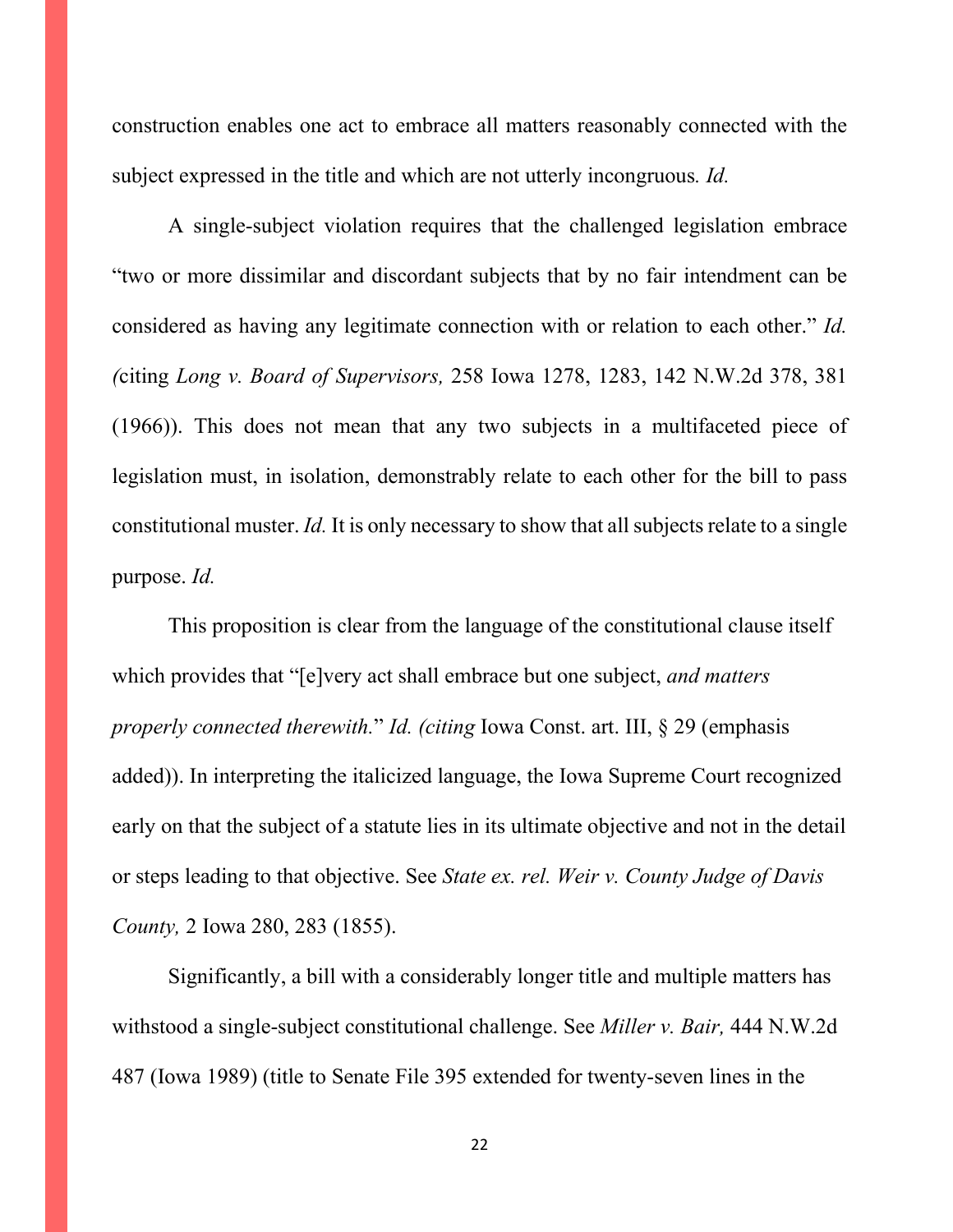printed session laws and contained approximately 300 words and addressed topics from job tax credits to private wine sales).

The Iowa Supreme Court has rejected the view that the existence of two seemingly dissimilar subjects in a bill, each of which is sufficiently significant in its own right to stand independently from the other, is a *per se* violation of the singlesubject rule. *Id*. In fact, "[i]t is unimportant that matters within the single subject might more logically be classified as separate subjects if they are nevertheless germane to a single subject." *Id*.

The proper analysis is to search for (or to eliminate the presence of) a single purpose toward which the several dissimilar parts of the bill relate. *Id*. In *Miller* the court was able to identify that common purpose as being a multifaceted effort to promote economic development through two basic categories: economic development incentives and revenue adjustments. Significantly, the Court did not find any absolute prohibition against the legislature exercising both the police and taxing powers in a single act.

Here the legislation involved legal and regulatory responsibilities which included appropriations. Thus, LSP was not likely to succeed on its single-subject constitutional challenge.[3](#page-22-0)

<span id="page-22-0"></span><sup>3</sup> While LSP did not cite to any legislator affidavits in its appellant's brief, the appendix contained such affidavits. To the extent LSP seeks to rely on such affidavits, the Court should not give any weight to such affidavits. When a constitutional challenge is made to an Iowa statute, it is not proper for a court to determine legislative intent from legislator affidavits. See *AFSCME Iowa Council v. State*, 928 N.W.2d 21, 36 (Iowa 2019); *[Rhoades v. State](http://www.westlaw.com/Link/Document/FullText?findType=Y&serNum=2038680033&pubNum=0000595&originatingDoc=Ib853424078c711e998e8870e22e55653&refType=RP&fi=co_pp_sp_595_447&originationContext=document&vr=3.0&rs=cblt1.0&transitionType=DocumentItem&contextData=(sc.Search)#co_pp_sp_595_447)*, 880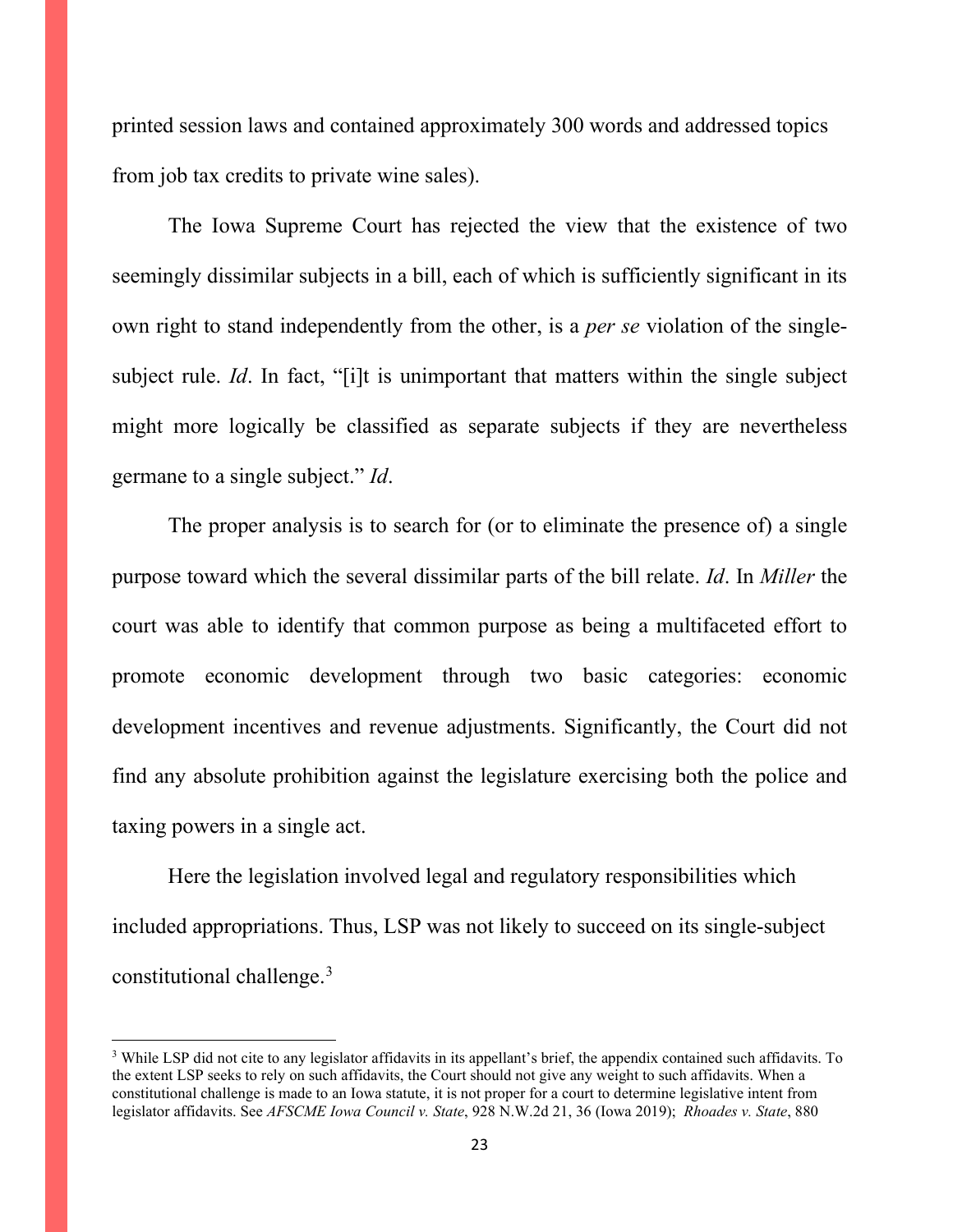#### **2. HF 2643's Title Provided Fair Notice.**

The title clause of the Iowa Constitution "should be liberally construed. " *Indep. Sch. Dist. of Cedar Rapids v. Iowa Emp. Sec. Comm.,* 237 Iowa 1301, 1313, 25 N.W.2d 491,498 (Iowa 1946). "The title need not be an index or epitome of the act." Id. Where there is doubt as to the sufficiently of the title, it should be resolved in favor of validity." *State v. Gibson*, 189 Iowa 1212, 1213, 174 N.W. 34, 37 (1919). Indeed, the notion of liberal construction is the "foremost principle in Article III, section 29 cases." *Motor Club of Iowa v. Dep't of Trans.,* 265 N.W.2d 151, 153 (Iowa 1978) Put simply, "[t]he legal environment established by Article III section 29 is not demanding." Op. No. 85-5-1, 1985 W.L. 68969 at 1 (Iowa Att'y Gen. May 1, 1985).

The Court must afford "deferential consideration" to bills challenged under Article III section 29, *Utilicorp United, Inc. v. Iowa Util. Bd*., 570 N.W.2d 451, 454 (Iowa 1997). HF 2643 satisfies that standard and is also materially analogous to two appellate cases. For example, the Iowa Supreme Court has rejected a title challenge because, in addition to describing a broad subject, the bill's title referred "to the

[N.W.2d 431, 447 \(Iowa 2016\)](http://www.westlaw.com/Link/Document/FullText?findType=Y&serNum=2038680033&pubNum=0000595&originatingDoc=Ib853424078c711e998e8870e22e55653&refType=RP&fi=co_pp_sp_595_447&originationContext=document&vr=3.0&rs=cblt1.0&transitionType=DocumentItem&contextData=(sc.Search)#co_pp_sp_595_447) (affidavits from legislators or former legislators are inadmissible on the subject of legislative intent); *Lee Enterprises v. Iowa State Tax Commission*, 162 N.W.2d 730, 734 (Iowa 1968) (court sustained objections to offered testimony from four legislators who testified as to the inadequate consideration given to an act by the legislature) Iowa adopts this view because legislators, individually and collectively, can have multiple or mixed motives when voting on legislation. *AFSCME*, 928 N.W.2d at 36-37 (citing *[S.C. Educ. Ass'n v. Campbell](http://www.westlaw.com/Link/Document/FullText?findType=Y&serNum=1989124976&pubNum=0000350&originatingDoc=Ib853424078c711e998e8870e22e55653&refType=RP&fi=co_pp_sp_350_1261&originationContext=document&vr=3.0&rs=cblt1.0&transitionType=DocumentItem&contextData=(sc.Search)#co_pp_sp_350_1261)*, [883 F.2d 1251, 1261 \(4th Cir. 1989\)](http://www.westlaw.com/Link/Document/FullText?findType=Y&serNum=1989124976&pubNum=0000350&originatingDoc=Ib853424078c711e998e8870e22e55653&refType=RP&fi=co_pp_sp_350_1261&originationContext=document&vr=3.0&rs=cblt1.0&transitionType=DocumentItem&contextData=(sc.Search)#co_pp_sp_350_1261) (quoting *Edwards v. Aguillard*[, 482 U.S. 578, 636–37, 107 S. Ct. 2573, 2605, 96](http://www.westlaw.com/Link/Document/FullText?findType=Y&serNum=1987076775&pubNum=0000708&originatingDoc=Ib853424078c711e998e8870e22e55653&refType=RP&fi=co_pp_sp_708_2605&originationContext=document&vr=3.0&rs=cblt1.0&transitionType=DocumentItem&contextData=(sc.Search)#co_pp_sp_708_2605)  [L.Ed.2d 510 \(1987\)](http://www.westlaw.com/Link/Document/FullText?findType=Y&serNum=1987076775&pubNum=0000708&originatingDoc=Ib853424078c711e998e8870e22e55653&refType=RP&fi=co_pp_sp_708_2605&originationContext=document&vr=3.0&rs=cblt1.0&transitionType=DocumentItem&contextData=(sc.Search)#co_pp_sp_708_2605) (Scalia, J., dissenting)).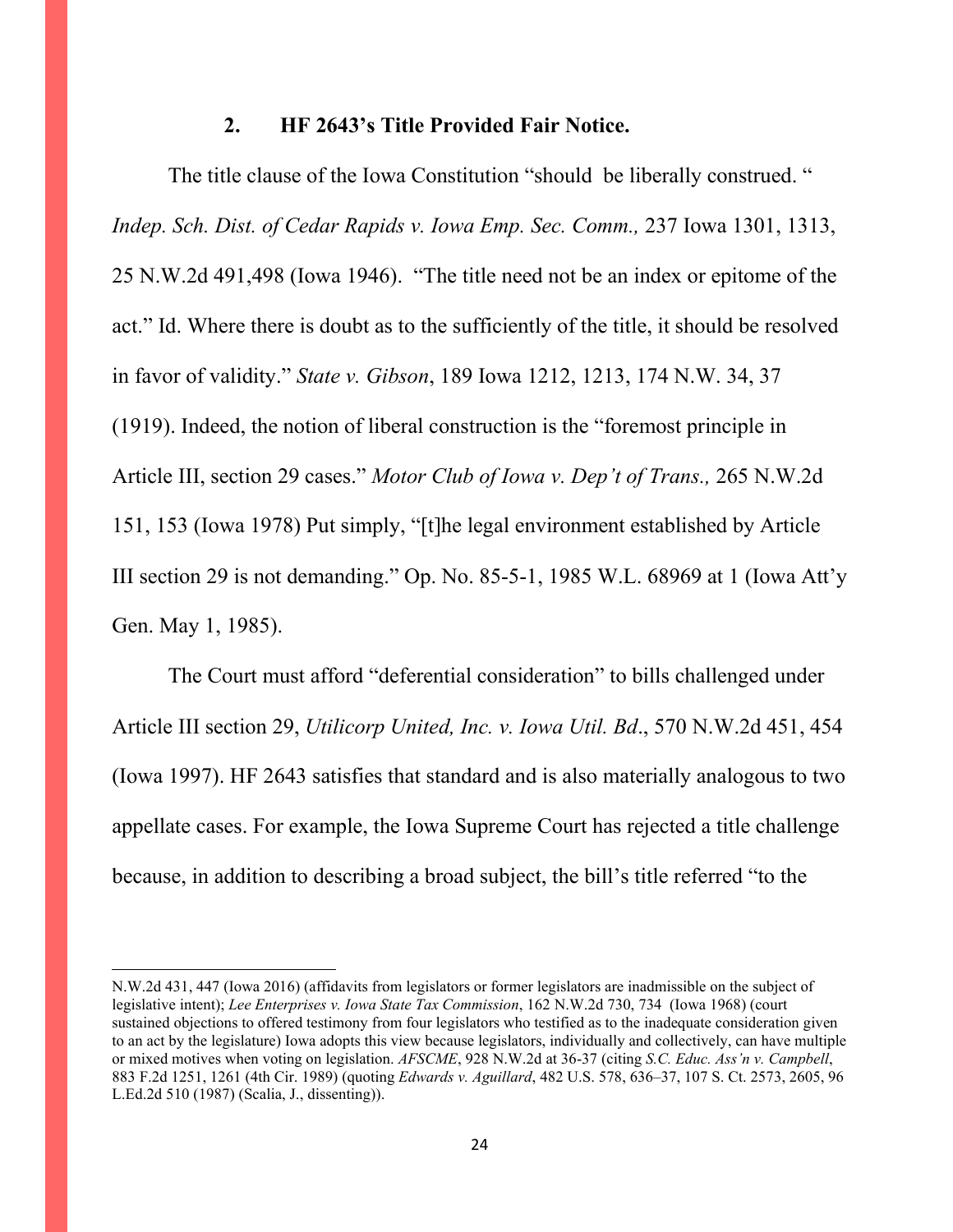establishment of administrative requirements." *Burlington & Summit Apts. v. Manolato*, 233 Iowa 15, 19, 7 N.W. 2d 26, 28 (Iowa 1942). Similarly, in *Rush v. Reynolds*, the Court of Appeal commented that several seemingly disparate subjects "arguably fit under the legal and regulatory responsibilities clause" in the bill's title and so "the title . . .would not have required amendment." *Rush v. Reynolds*, 946 N.W.2d 543, 2020 WL 825953 \*13 n. 21 (Iowa 2020).

The title here includes a phrase noting the bill establishes legal and regulatory responsibilities. That phrase is sufficient; the legislature is not required to make every bill an exhaustive index of every provision it amends and every regulatory responsibility it imposes. See *Burlington & Summit*, 233 Iowa at 19, 7 N.W.2d at 28. The legislature may use titles that are "plain and broad, and direct [ ] the attention to the general subject." *Iowa Savings & Loan Ass'n v. Selby*, 111 Iowa 402, 82 N.W.2d 968, 969 (1900).

Because the title meets those standards which are exceptionally deferential, LSP was not likely to succeed on the title challenge to HF 2643.

## **3. Iowa Code Section 478.16 Does Not Violate the Privileges and Immunities Clause of the Iowa Constitution.**

MidAmerican adopts the argument made by ITC Midwest on this brief point.

# **B. The District Court Properly Found That LSP Failed To Show Imminent Injury**

The final element LSP was required to prove to obtain a temporary injunction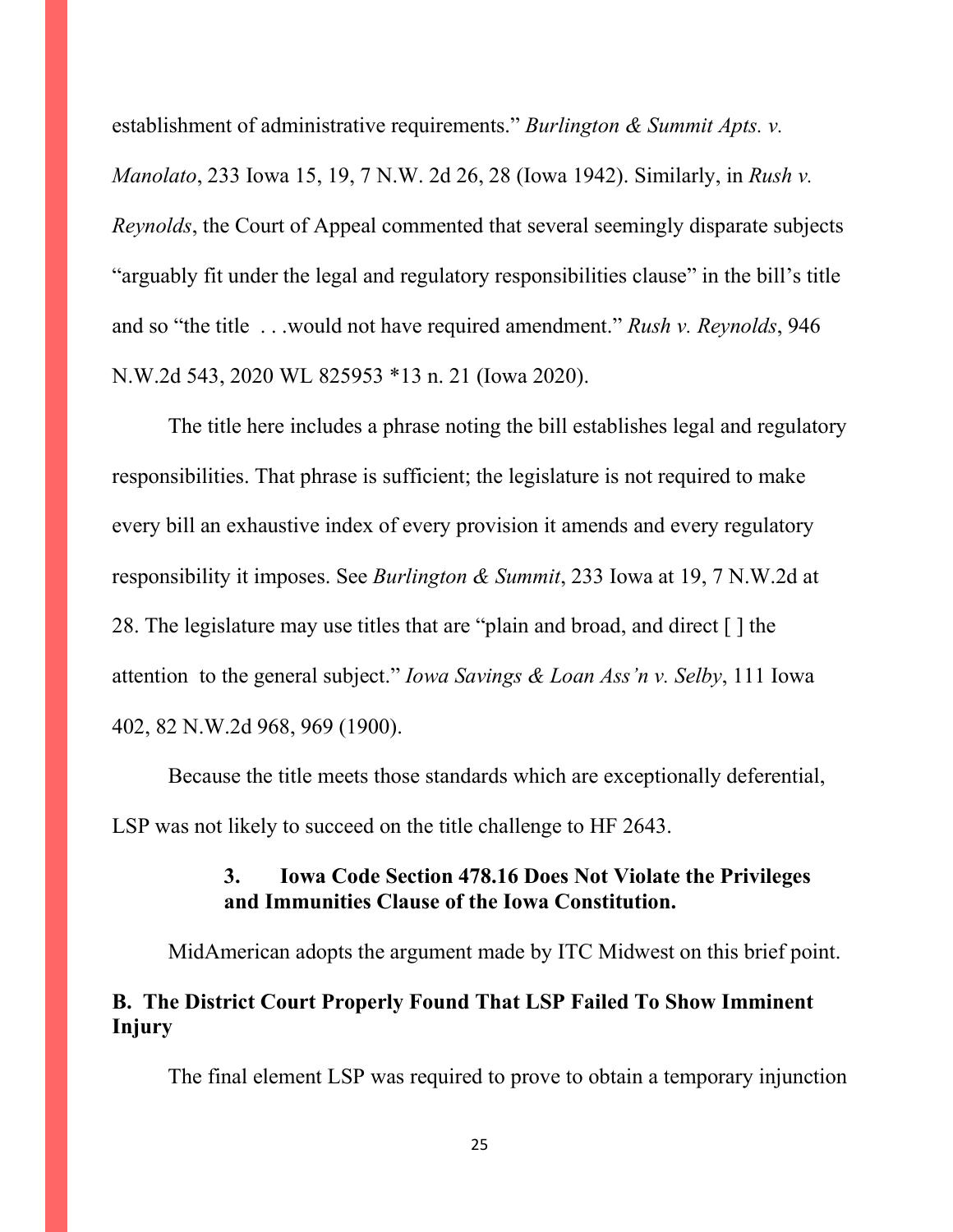was that irreparable injury was "imminent." No projects that would be eligible for the ROFR are pending through MISO in Iowa in the near future.

Accordingly, LSP failed to meet its burden to show imminent injury which was required to justify entry of a temporary injunction.

## **CONCLUSION**

For these reasons, this Court should affirm the decision of the district court

and deny LSP's request for temporary injunctive relief based on the reasons set

forth.

# **REQUEST FOR ORAL ARGUMENT**

Appellees request that this matter be heard orally upon submission of this case.

/s/Stanley J. Thompson Stanley J. Thompson (AT0007811) DENTONS DAVIS BROWN PC 4201 Westown Parkway, Suite 300 West Des Moines, Iowa 50266 Telephone: (515) 288-2500 Facsimile: (515) 243-0654 Email: [stan.thompson@dentons.com](mailto:stan.thompson@dentons.com)

ATTORNEY FOR INTERVENOR-APPELLEE MIDAMERICAN ENERGY COMPANY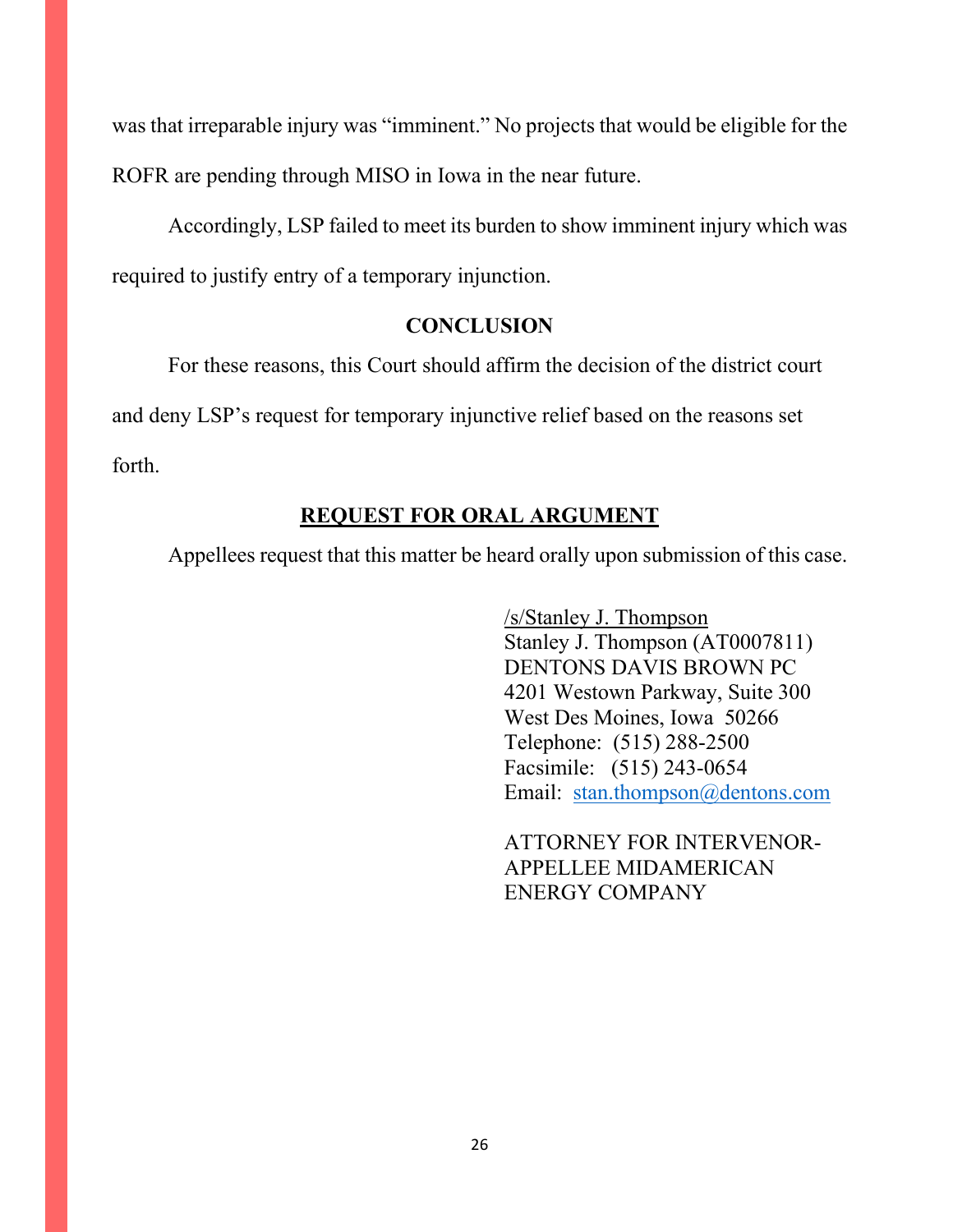### **CERTIFICATE OF COMPLIANCE**

1. This brief complies with the type-volume limitation of Iowa R. App. P. 6.903(1)(g)(1) or (2) because:

This brief contains 3,871 words, excluding the parts of the brief exempted by Iowa R. App. P. 6.903(1)(g)(1).

2. This brief complies with the typeface requirements of Iowa R. App. P.  $6.903(1)(e)$  and the type-style requirements of Iowa R. App. P.  $6.903(1)(f)$  because:

This brief has been prepared in a proportionally spaced typeface using Microsoft Word 2007 in Times New Roman, size 14.

Date: December 21, 2021

/s/ Stanley J. Thompson Stanley J. Thompson, AT0007811 Dentons Davis Brown P.C. 4201 Westown Parkway, Suite 300 West Des Moines, Iowa 50266 Telephone: (515) 288-2500 Facsimile: (515) 243-0654 Email: [stan.thompson@dentons.com](mailto:stan.thompson@dentons.com)

ATTORNEY FOR INTERVENOR-APPELLEE MIDAMERICAN ENERGY COMPANY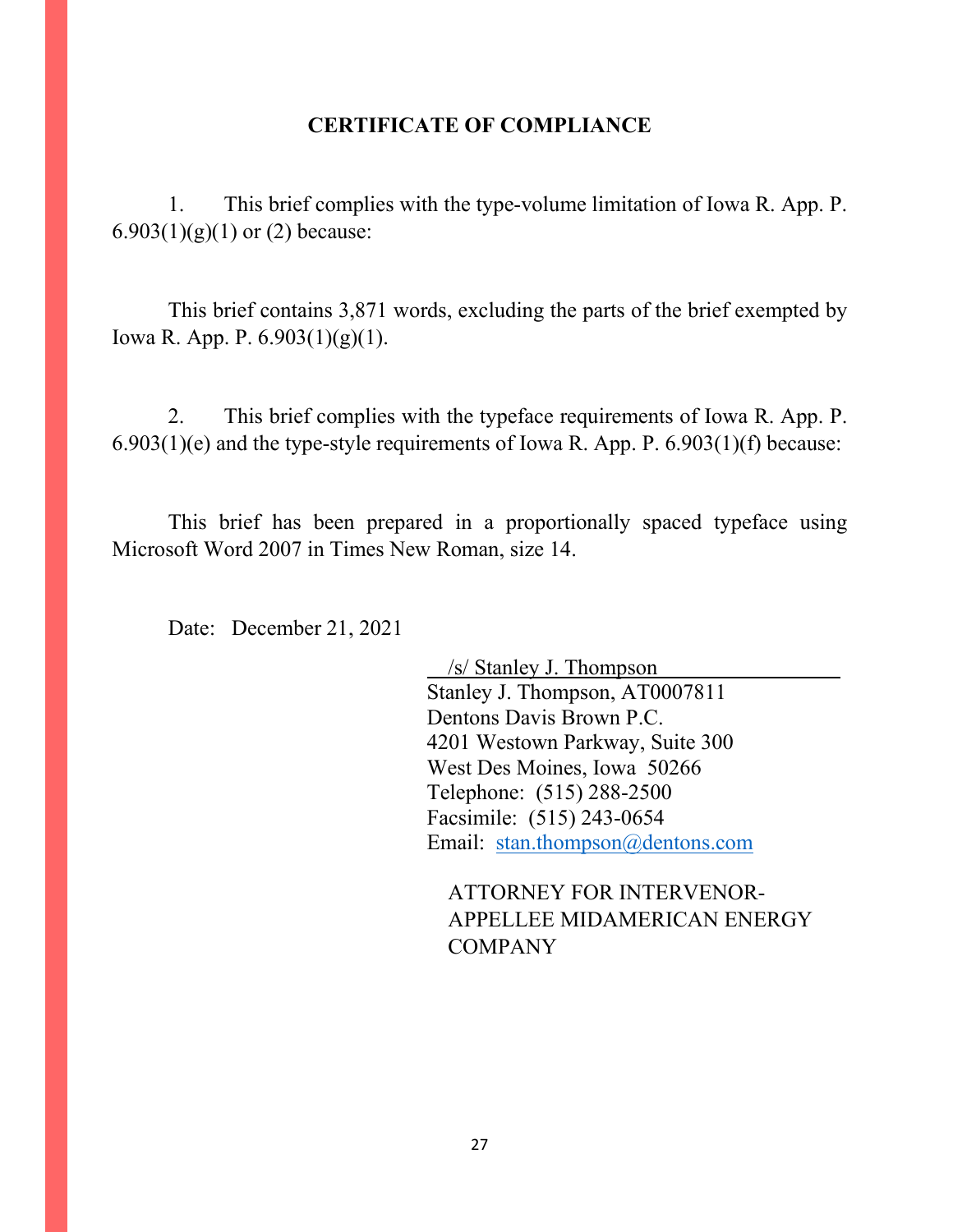## **CERTIFICATE OF FILING AND CERTIFICATE OF SERVICE**

I, Stanley J. Thompson, hereby certify that on the 21st day of December, 2021, I electronically filed the foregoing Appellees' Final Brief with the Clerk of the Iowa Supreme Court by using the EDMS system and all persons who have filed appearances are registered EDMS users and that service will be accomplished by the EDMS system on the following:

| Charles F. Becker                  | David M. Ranscht                  |
|------------------------------------|-----------------------------------|
| Michael R. Reck                    | Benjamin Flickinger               |
| Erika L. Bauer                     | <b>Assistant Attorney General</b> |
| <b>BELIN McCORMICK. P.C.</b>       | 1305 E. Walnut Street, 2nd Floor  |
| 666 Walnut Street, Suite 2000      | Des Moines, IA 50319              |
| Des Moines, IA 50309-3989          | Email: David.ranscht@ag.iowa.gov  |
| Email: cfbecker@belinmccormick.com | Ben.flickinger@ag.iowa.gov        |
| mrreck@belinmccormick.com          | <b>ATTORNEYS FOR APPELLEES</b>    |
| elbauer@belinmccormick.com         |                                   |
| <b>ATTORNEYS FOR APPELLANTS</b>    |                                   |
|                                    |                                   |
| Bret A. Dublinske                  | Amy Monopoli                      |
| Lisa M. Agrimonti                  | ITC Holdings Corp.                |
| Frederickson & Byron, P.A.         | 100 E. Grand Avenue, Suite 230    |
| 505 E. Grand Avenue, Suite 200     | Des Moines, IA 50309              |
| Des Moines, IA 50309               | Email: amonopoli@itctransco.com   |
| Email: bdublinske@fredlaw.com      | ATTORNEY FOR ITC MIDWEST,         |
| lagrimonti@fredlaw.com             | LLC (INTERVENOR)                  |
| ATTORNEYS FOR ITC MIDWEST,         |                                   |
| <b>LLC</b>                         |                                   |
| (INTERVENOR)                       |                                   |

/s/ Stanley J. Thompson

Stanley J. Thompson, AT0007811 Dentons Davis Brown P.C. 4201 Westown Parkway, Suite 300 West Des Moines, Iowa 50266 Telephone: (515) 288-2500 Facsimile: (515) 243-0654 Email: [stan.thompson@dentons.com](mailto:stan.thompson@dentons.com)